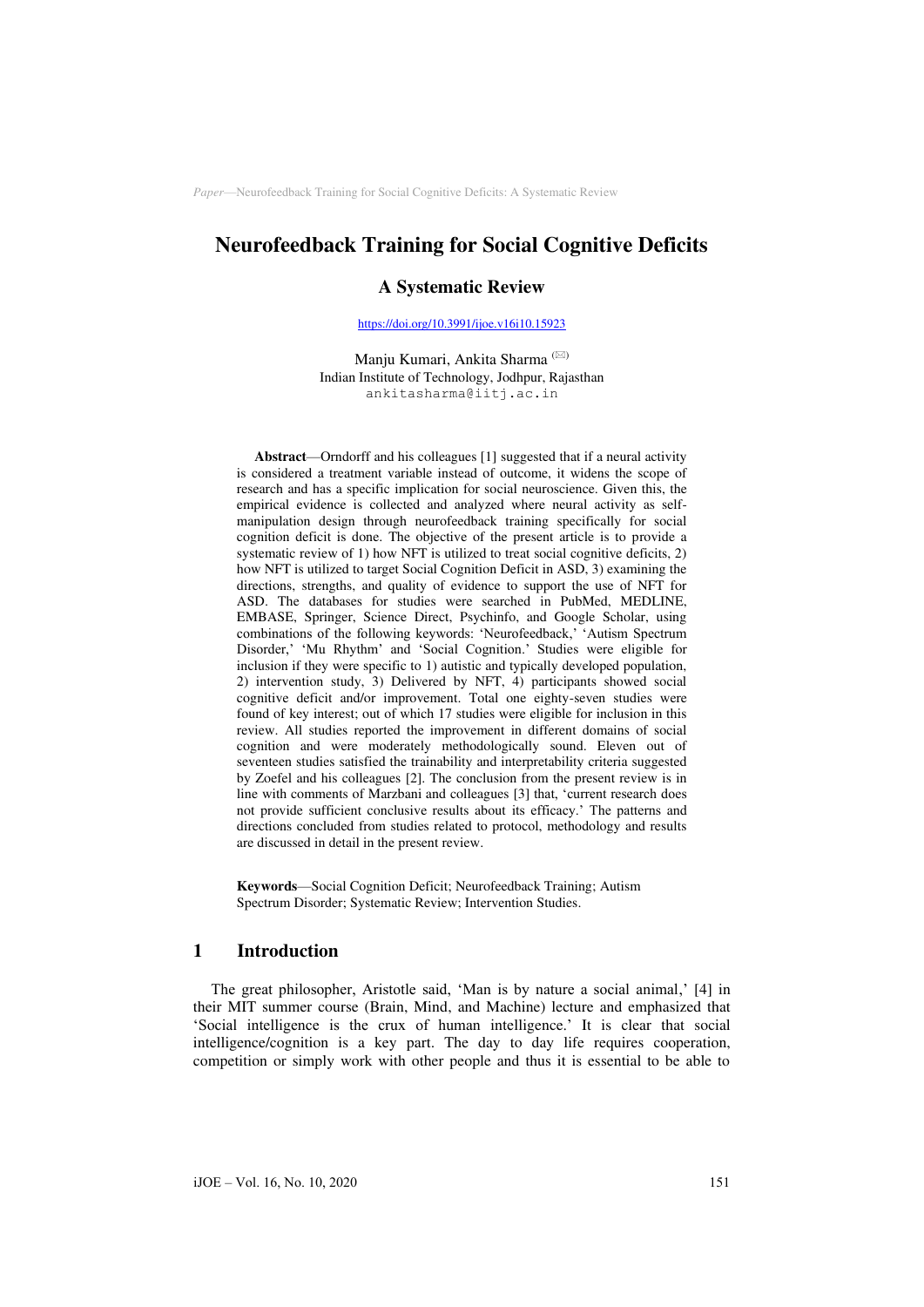understand self and others. Social cognition, the term much similar to the usage of term cognition, refers to all mental process involved in social interaction. Few terms which are dominantly used interchangeably with social cognition are empathy, the theory of mind, mentalizing, mind-reading, intentionality, intention and intersubjectivity (refer Table 1).

| S. No. | Term               | <b>Description</b>                                                                                                        |  |  |
|--------|--------------------|---------------------------------------------------------------------------------------------------------------------------|--|--|
|        | Empathy            | Feeling the feelings of others                                                                                            |  |  |
| ◠      | Theory of Mind     | Metacognitive understanding of own and others mind                                                                        |  |  |
| 3      | Mentalizing        | Understanding oneself and others as subjective being with mental states                                                   |  |  |
|        | Mind-reading       | Ability to attune our behavior to the minds and anticipated actions of others                                             |  |  |
|        | Intentionality     | Nature of mind and mental states to be 'about something else.'                                                            |  |  |
| 6      | Intention          | Ability to form an image of goal state and pursuit of the goal state                                                      |  |  |
|        | Inter-subjectivity | Ability to coordinate mutual interactions in light of our perception of the<br>subjectivity and intentionality of others. |  |  |

**Table 1.** Terms associated with Social Cognition and their description

Social cognition is an extensive term, and traditional understanding is varied in different areas like social psychology, social neuroscience, developmental studies, and clinical or psychopathological studies.

### **1.1 Social cognition deficit**

The seminal work by Kanner [5] led to the interest in the disease which is characterized by the social cognitive deficit. In clinical or psychopathological context social deficits are common and contribute a great deal to the burden of mental illness or disability (refer Table 2). This has been linked to poor quality of life, mental health problems, unemployment, and loneliness [6], [7] & [8].

**Table 2.** Indications of Social Cognitive Impairment

| Social withdrawal or avoidance of social contact                                                        |
|---------------------------------------------------------------------------------------------------------|
| •Loss of social grace                                                                                   |
| •Limited eye contact                                                                                    |
| •Rude or offensive comments without regard for the feelings of others                                   |
| •Loss of etiquette in relation to eating or other bodily functions                                      |
| •Extended speech that generally lacks focus and coherence                                               |
| •Neglect of personal appearance (in the absence of depression)                                          |
| •Disregard of the distress or loss of others                                                            |
| ·Inability to share in the joy or celebration of others when expected or invited                        |
| •Failure to reciprocate socially, even when obvious social cues are given                               |
| •Poor conversational turn-taking                                                                        |
| •Overtly prejudiced or racist behavior                                                                  |
| •Increased or inappropriate interpersonal boundary infringements                                        |
| • Failing to understand jokes or puns that are clear to most people                                     |
| ·Failure to detect clear social cues, such s boredom or anger, in conversational partners               |
| •Lack of adherence to social standards of dress or conversational topics                                |
| • Excessive focus on particular activities to the exclusion of important social or occupational demands |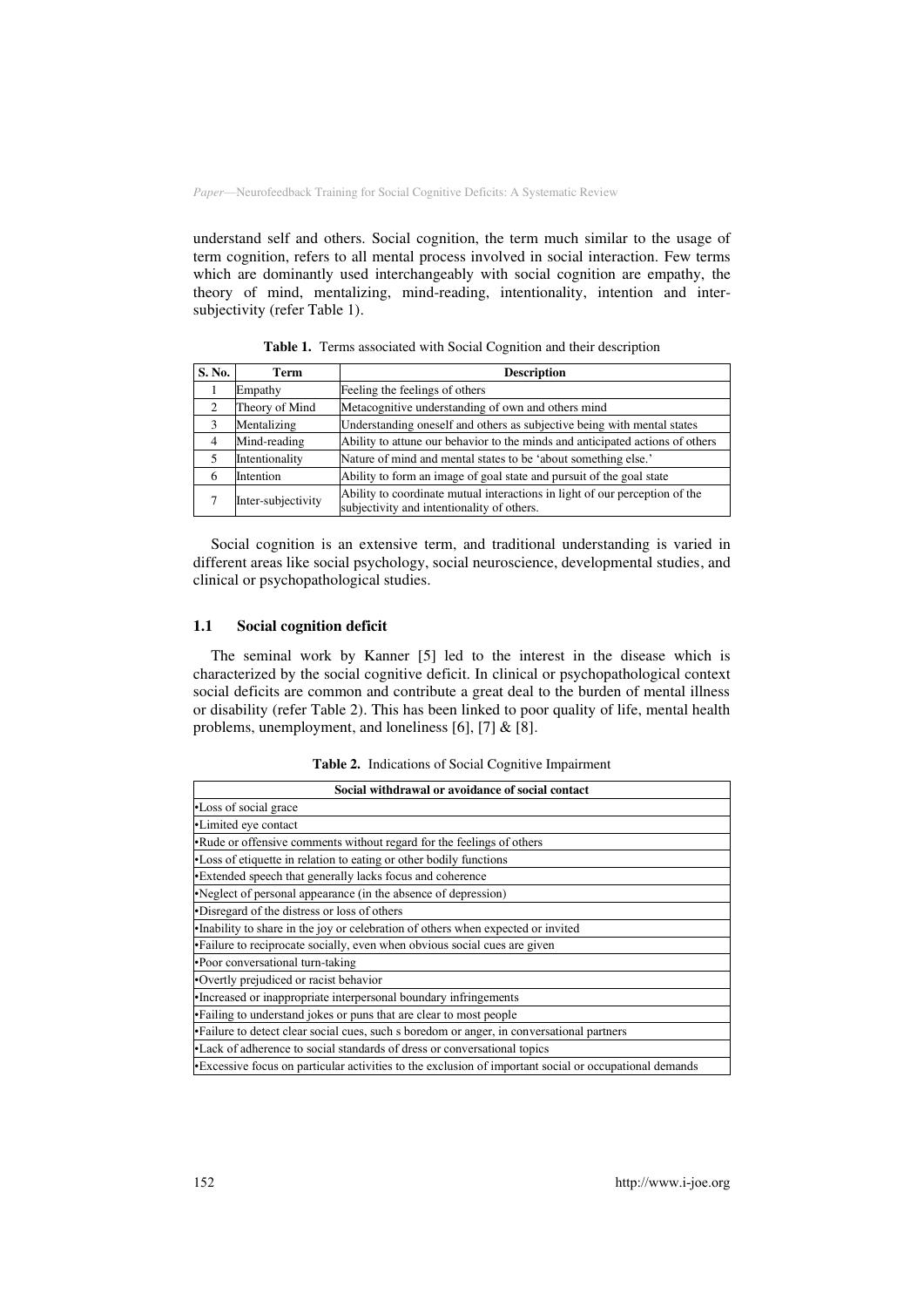### Source: Henry, Von Hippel, Molenberghs, Lee & Sachdev (2016) [9]

In April 2008, the American Psychiatric Association's (APA) DSM-5 **[10]** Task Force began work of proposing revisions to the criteria for the disorders referred to in DSM-IV. The social cognitive deficit has been implicated in different categories of disorders, e.g., Psychiatric disorders, a neurodegenerative disorder, and developmental disorder **(refer Table 3)**.

| <b>Psychiatric Disorders</b>                                                                                 |
|--------------------------------------------------------------------------------------------------------------|
| ·Schizophrenia                                                                                               |
| ·Bipolar disorder                                                                                            |
| ·Antisocial personality disorder                                                                             |
| ·Major depressive disorder                                                                                   |
| •Posttraumatic stress disorder                                                                               |
| ·Social phobia                                                                                               |
| ·Anorexia nervosa                                                                                            |
| •Personality disorders (for example, borderline, antisocial, narcissistic, schizoid, avoidant personalities) |
| <b>Neurodegenerative Disorders</b>                                                                           |
| ·Frontotemporal dementia                                                                                     |
| •Alzheimer disease                                                                                           |
| • Amyotrophic lateral sclerosis                                                                              |
| ·Parkinson disease                                                                                           |
| •Huntington disease                                                                                          |
| ·Progressive supranuclear palsy                                                                              |
| ·Corticobasal degeneration                                                                                   |
| ·Multiple sclerosis                                                                                          |
| <b>Acute Brain Damage</b>                                                                                    |
| • Traumatic brain injury                                                                                     |
| $\bullet$ Stroke                                                                                             |
| <b>Developmental Disorders</b>                                                                               |
| • Autism spectrum disorder                                                                                   |
| •Fragile X syndrome                                                                                          |
| · Williams syndrome                                                                                          |
| ·Angelman syndrome                                                                                           |
| ·Prader-Willi syndrome                                                                                       |
| •Turner syndrome                                                                                             |
| •Rett syndrome                                                                                               |
| · Attention deficit hyperactivity disorder                                                                   |
| •Severe conduct disorder                                                                                     |
| ·Fetal alcohol syndrome                                                                                      |

Source: Henry, Von Hippel, Molenberghs, Lee, & Sachdev (2016) [9]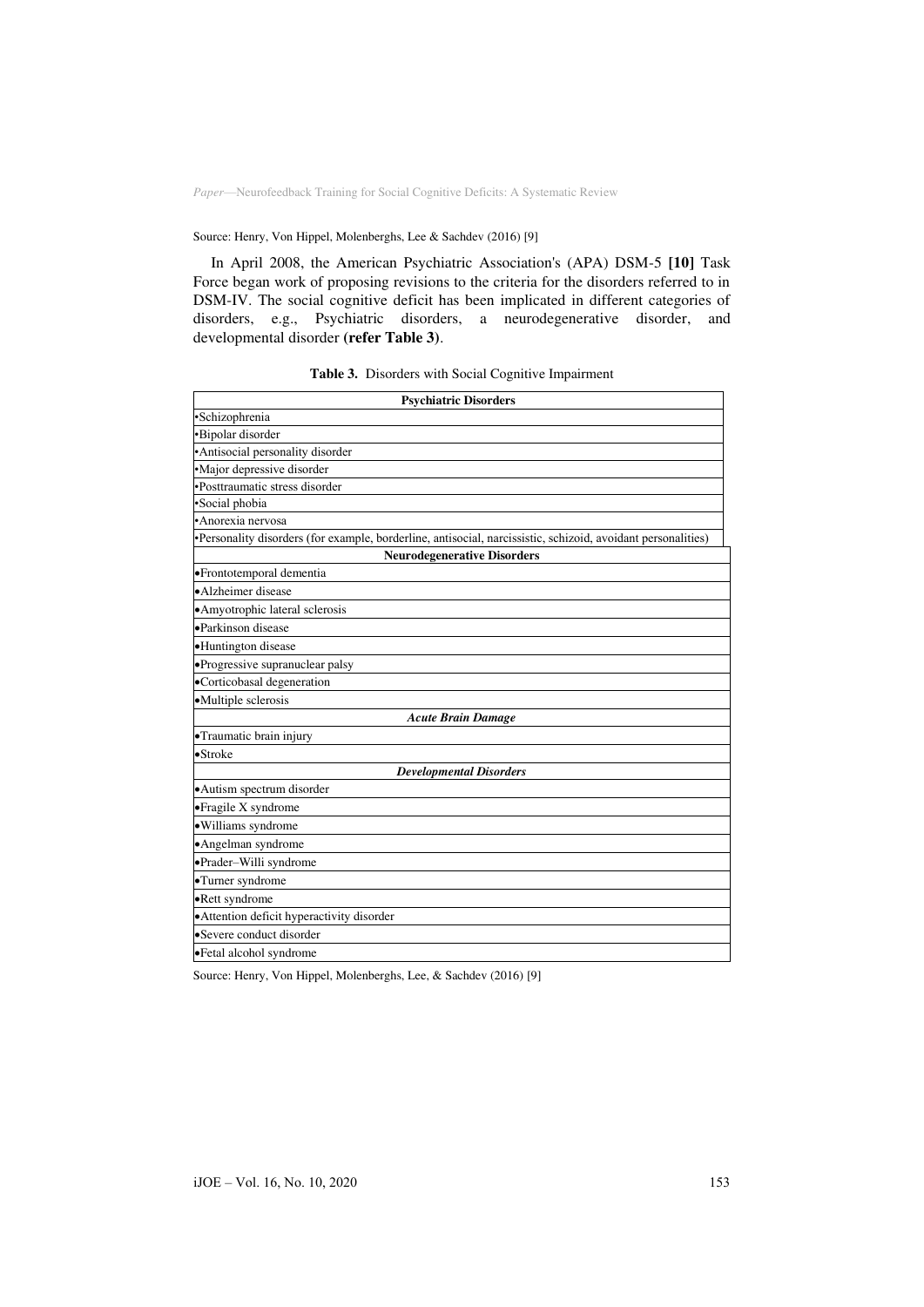#### **1.2 Social cognition deficit in broader autism phenotype**

The autism spectrum disorder (ASD), a relatively high prevalence disorder, is marked by the social cognitive deficit. The Asperger's disorder, pervasive developmental disorder, and autistic disorders are clubbed and given a diagnosis of ASD. The standard criteria's for diagnosing ASD according to DSM- 5 [10] are shown in Table 4.

| A. | Persistent deficits in social communication and social interaction across multiple contexts,<br>as manifested by the following, currently or by:<br>Deficits in social-emotional reciprocity<br>Deficits in nonverbal communicative behaviors used for social interaction<br>Deficits in developing, maintaining, and understand relationships                                                                                                                                                                                               |
|----|----------------------------------------------------------------------------------------------------------------------------------------------------------------------------------------------------------------------------------------------------------------------------------------------------------------------------------------------------------------------------------------------------------------------------------------------------------------------------------------------------------------------------------------------|
| B. | Restricted, repetitive patterns of behavior, interests, or activities, as manifested by at least two of<br>the following, currently or by history:<br>Stereotyped or repetitive motor movements, use of objects, or speech<br>Insistence on sameness, inflexible adherence to routines, or ritualized patterns of verbal or<br>nonverbal behavior<br>Highly restricted, fixated interests that are abnormal in intensity or focus<br>Hyper- or hypo-reactivity to sensory input or unusual interest in sensory aspects of the<br>environment |
| C. | Symptoms must be present in the early developmental period (but may not become fully manifest)<br>until social demands exceed limited capacities, or may be masked by learned strategies in later<br>life).                                                                                                                                                                                                                                                                                                                                  |
| D. | Symptoms cause clinically significant impairment in social, occupational, or other important<br>areas of current functioning.                                                                                                                                                                                                                                                                                                                                                                                                                |
| D. | These disturbances are not better explained by intellectual disability (intellectual developmental<br>disorder) or global developmental delay.                                                                                                                                                                                                                                                                                                                                                                                               |
|    | Adapted from https://www.cdc.gov/ncbddd/autism/hcp-dsm.html [11]                                                                                                                                                                                                                                                                                                                                                                                                                                                                             |

**Table 4.** Diagnostic criteria for ASD

Autism is labeled as a spectrum because a wide variation is reported in related to the types and severity of symptoms. ASD occurs in all races, ethnicity, social and economic background and is more prevalent in males than females. Kanner [5] observation that the parents, siblings, and relatives of autistic patients are found to be "serious-minded, perfectionistic individuals, with an intense interest in abstract ideas" and showed lack of interest in developing relationships with others. This observation led to the twin study by Folstein & Rutter [12]. They theorize that milder but qualitatively similar traits to defining features of ASD are found among non-effected relatives of ASD individuals. This theory has come to be known as the broader autism phenotype (BAP). The theory explains the social cognitive deficit as a continuum where the typically developed children exist at the extreme pole of functional social cognition and ASD patient at the extreme dysfunctional pole. Within this continuum, the family members, sibling, and relative exist at the point close to the threshold of functional to dysfunctional.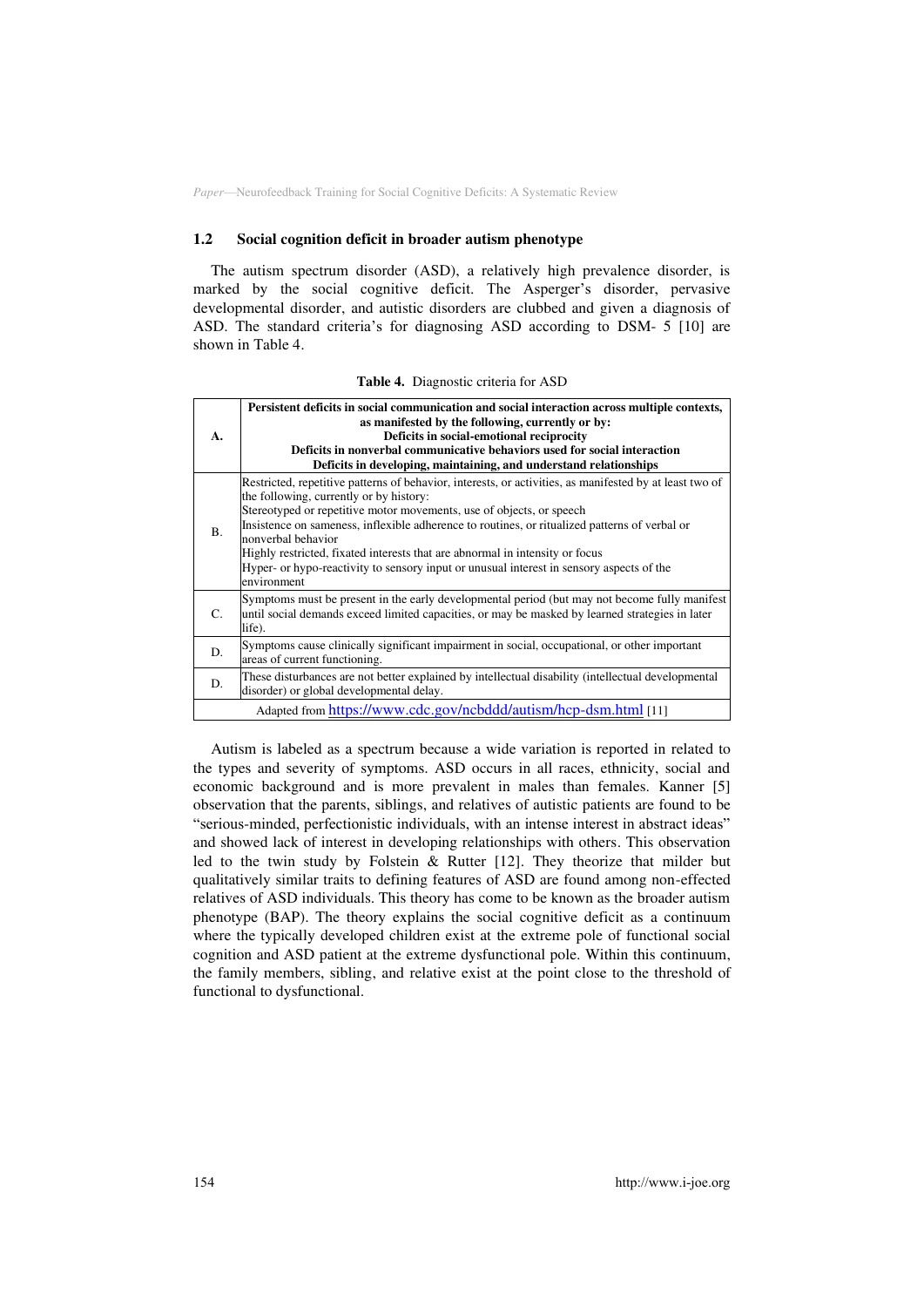#### **1.3 Neurological bases of social cognition deficit**

The search for the biological basis of social cognition is a relatively recent; no conclusive findings are there so far to explain the pathologies and individual differences in the outcome of the interaction of situational/environmental and biological factors. It can be said that the deficit in social cognition processes results from damage to the brain areas or their connections that participate in social processing. Responsible area of the brain for cognitive functioning should be well understood because; a minute dysfunction in one structure of brain or damage to white-grey matter [13] can disrupt at the functional level of cognitive processes. Some of the recent studies looked at the specific brain areas or networks involved in eye gazing, facial expressions, on-line mentalizing and reported the critical role of the medial frontal cortex [14]. Based on another set of evidence it can be said that any kind of disturbance at the tempo-parietal junction may result in one's inability to view a situation from another person's perspective, which can also lead to abnormal moral reasoning [15],[16]. The main cause of these disturbances is tempo-parietal junction that plays a central role in integrating social, attentional, memory and language processing to build a social context for behavior [17] (see Figure 1).



**Fig. 1.** Brain areas that participate in social processing.

A simple classification of brain areas involved in social processing differentiates regions that participate in four related processes. The first is the perception of basic social stimuli, such as biological motions (V5), part of the body (extra-striate body area, EBA), and faces (fusiform face area, FFA). Another process includes an emotional and motivational appraisal, where the amygdala (AMY), the anterior insula (AI), the subgenual and perigenual anterior cingulate cortex (ACC), as well as the orbitofrontal cortex (OFC) participate. These cortical structures are in interaction with subcortical structures as the ventral striatum (VS), and the hypothalamus (HTH). These structures, in turn, interact with other regions which participate in the goaldirected, adaptive behaviors, and the categorization processes, such as the dorsolateral and the medial prefrontal cortex (dlPFC, mPFC) and the ACC. Finally for social attribution, areas like the ventral premotor cortex (vPMC), the superior temporal sulcus (STS), the AI, the posterior cingulate cortex (PCC), and the precuneus (PC) participate in more automatic, bottom-up inferences of other people's mental states;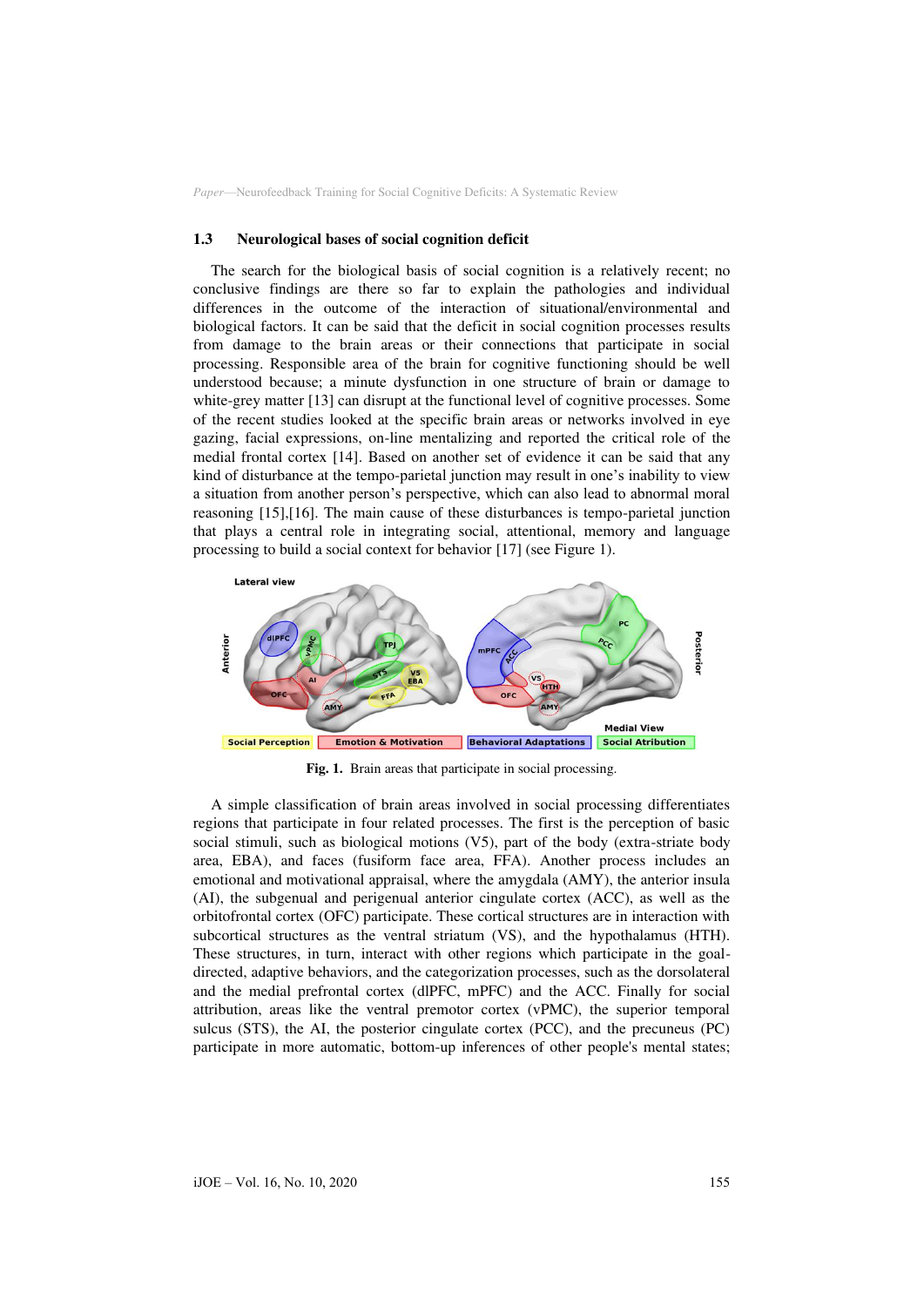whereas structures like the mPFC and the temporoparietal junction (TPJ) are involved in more cognitive theory of mind skills (Adapted from [18]).

Oberman and his colleagues [19] suggested that the mirror neuron system (MNS hereafter) theory is one theory which can link the neuroanatomical and functional mechanism explaining the behavioral symptom typical of ASD. The preliminary evidence is also reported by Oberman [20]. It is hypothesized that MNS is a neural substrate of all social cognitive behavior related to observation and imitation that allows understanding other's goals and actions [21], [22]. The activity of mirror neurons disrupted with imitation and resulted in autism's core features of social impairment and communication difficulties. The activity of MNS is observed as Mu rhythm in the EEG waveform. Marshall and his colleagues [23] reported that Mu rhythm is responsible for the development of imitation at a very early stage of life.

Further, it serves a very important role in the development of, i.e. motor skills, interactive social behavior. A group of researchers believes that excess of mu waves is found in diseased population, i.e. ASD and this excess of Mu leads to affect various motor functions, attention, and various cognitive processes. This hypothesis comes up with the evidences which proved the coexistence of mu rhythms with psychopathological symptoms such as anxiety, aggressiveness, hyperactivity and several other psychosomatic features [24].

#### **1.4 Neurofeedback intervention for social cognition deficit**

The early studies established that behavioral intervention is far more effective than pharmacological treatment for neurodevelopmental disorders [25], [26], [27]. Later, the behavioral interventions were also criticized for their high cost and time consumption. Pineda with his colleagues [28] specifically point out that these tools were only used for high functioning autistic population. Whereas, low functioning ASD patient who has greatest barrier in social communications needs more tools and have more possibility to improve in such disorders at an early stage [29], [30], [31] suggested a biomedical intervention other than these therapies to target the core symptoms and problems associated with autistic spectrum disorder (ASD), i.e., intervention by Neurofeedback training (as supported by [3], [32], [61], [62], [63]).

The NFT studies on epilepsy and ADHD has received much attention; however NFT studies on ASD patient started majorly in new millennium only [33]; though few case studies were reported in the 90s [34]; [35] and [36]. At the turn of the new millennium, studies were reported with the rigorous investigation [37]; [38] and [39] with the majority of studies following the alpha-theta protocol or coherence training. To best of our knowledge, the first study which trained mu rhythm was conducted by Jarusiewicz [40]. The pilot study conducted by Jarusiewicz included twenty-four autistic children and individualized NFT was given to them. However, the majority of them received mu training on the sensory-motor strip. Still, Jarusiewicz has not used the term mu rhythm training or target social cognitive deficit specifically. Therefore, the study which explicitly trained mu rhythm for improvement in social cognition can be labeled to the study by Oberman [20].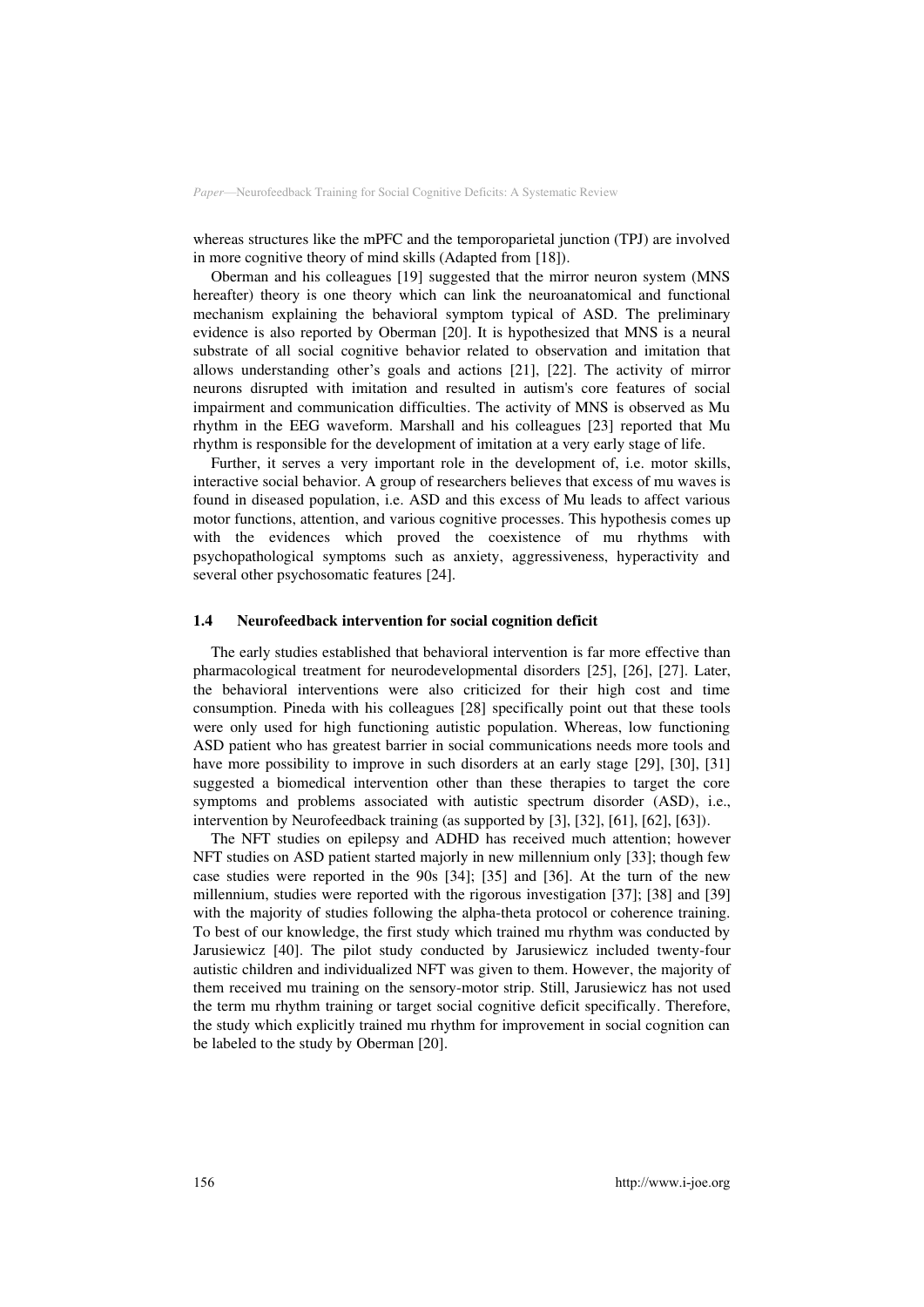# **2 Objectives**

Considering the above background in mind the present systematic review aims to evaluate the evidence for the effectiveness of neurofeedback training for improvement of social cognition deficit. To achieve this aim following research questions are framed to guide the present review:

- 1. How Neurofeedback Training (NFT) is utilized to treat social cognitive deficits,
- 2. How NFT is utilized to target Autism Spectrum Disorder (ASD),
- 3. Examining the directions, strengths, and quality of evidence to support the use of NFT for social cognition deficit in ASD

The expected primary outcome of this review is to ameliorate the evidence for NFT for social cognition deficit in ASD and secondary outcome is to assess the quality, methodology, and strength of studies conducted on people having social cognition deficit.

## **3 Literature Search**

Three approaches were used to search for relevant articles CRD [41]: searching electronic databases, 2) visually scanning reference list from relevant studies, and 3) searching relevant internet resources.Combining all three approaches helps to overcome selection bias, expand the search and inclusion of grey literature. The first step was the electronic database search, conducted twice by two reviewers in PubMed, MEDLINE, EMBASE, Springer, Science Direct, Psychinfo, and Google Scholar, using combinations of the following keywords: 'Neurofeedback,' 'Autism,' and 'Social Cognition.' Then the reference of articles was searched; followed by the search in relevant internet sources. The search was conducted during November/ December 2017, and the same was repeated in March/April/May 2018 by both the reviewers separately. After completing the search, all the articles were combined and both the reviewers screened the articles first based on title and abstract of the article then in the second step full article was reviewed. After screening the articles separately, reviewers discussed the studies and assessed them on pre-decided inclusion and exclusion criteria's, until they reached the consensus.

## **3.1 Study selection**

The inclusion and exclusion criteria for this review were based on the objective of the study.

Inclusion criteria: Search made for these major points were specific to: Search made for these major points were specific to 1) autistic and typically developed population, 2) intervention study, 3) delivered by NFT, 4) participants showed social cognition deficit and improvement.

Exclusion criteria: Publications were excluded if: 1) conducted as co-morbid situation with ADD, ADHD or any other developmental disorder, 2) behavioral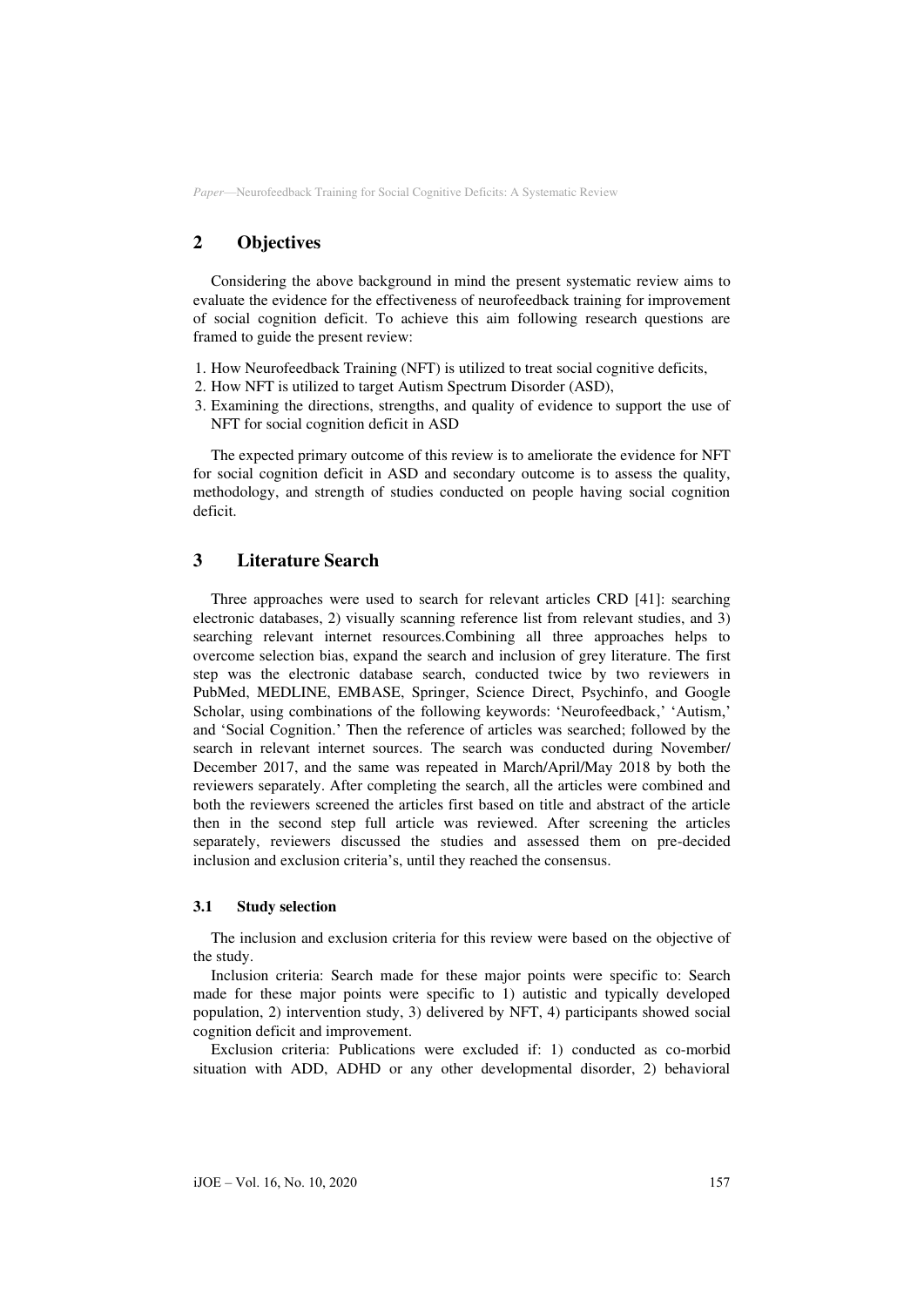intervention only (no NFT), 3) Used NFT but not as treatment, 4) not the primary data work (editorial or reviews), and 5) Not available in English or no full text available

#### **3.2 Data extraction**

The screening and selection of studies followed the PRISMA statement [42]. The data extraction followed the CDC guidelines [11]; Guideline by [43] was also consulted. The extraction was performed by the reviewers (the authors), and elements included followed PICOS principles (Population, Intervention, Comparators, Outcome, and Study design). Hence the result table (Table 6 and 7) includes participant details, study design, intervention, and comparator: NFT protocol, mu rhythm, and other waves targeted, and finally outcome. Articles were read multiple times to ensure that the relevant details are captured.



**Fig. 2.** PRISMA Flow Diagram

#### **3.3 Quality assessment and data synthesis**

After the final selection of articles, each article was independently assessed for level of evidence, methodological strength, and quality. The level of evidence was assessed by the Oxford Center for Evidence-Based Medicine (OCEBM) [44]. OCEBM give the assessment criteria in the form of a hierarchy of the likely best evidence. The latest version released in 2011 has updated the levels and ease of use. The quality assessment was conducted by using Downs and Black critical appraisal checklist [45]. The list is valid, reliable and widely recommended tool for assessment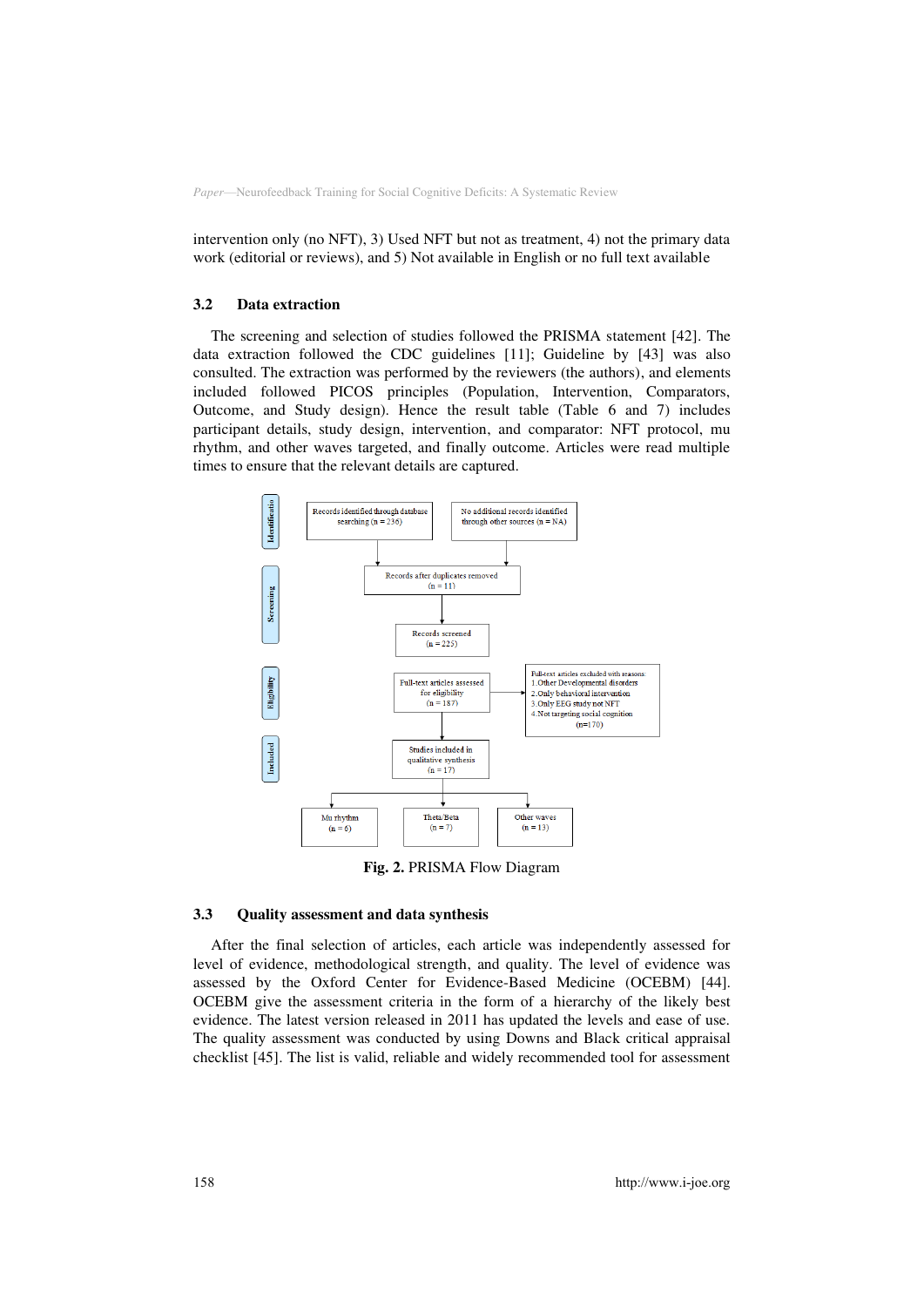of randomized and non-randomized studies. The checklist includes 26 items and provides scores for study quality for reporting, internal validity, and external validity. The results of the quality assessment by the Downs and Black checklist and OCEBM are reported in table number 5.

|                | <b>Study</b>                            | <b>Downs and Black Critical Appraisal Score</b> |                          |                             |                                 |                |              | Oxford                   |
|----------------|-----------------------------------------|-------------------------------------------------|--------------------------|-----------------------------|---------------------------------|----------------|--------------|--------------------------|
| Sl. No.        |                                         | <i><b>Quality</b></i>                           | External<br>Validity     | <b>Study</b><br><b>Bias</b> | <b>Selection</b><br><b>Bias</b> | Power          | <b>Total</b> | level of<br>evidence     |
| $\mathbf{1}$   | Jarusiewicz (2002)                      | $\tau$                                          | 1                        | 5                           | 3                               | 5              | 21           | 3                        |
| $\overline{2}$ | Coben & Padolsky<br>(2007)              | 9                                               | $\Omega$                 | 5                           | 3                               | 5              | 22           | 3                        |
| 3              | Pineda et al (2008a)                    | $\tau$                                          | 3                        | 6                           | 6                               | $\overline{c}$ | 24           | $\overline{c}$           |
| $\overline{4}$ | Pineda et al (2008b)                    | 6                                               | 1                        | $\tau$                      | 6                               | 5              | 25           | $\overline{c}$           |
| 5              | Kouijzer et al. (2009a)                 | ÷,                                              | $\overline{\phantom{m}}$ | ÷.                          |                                 |                |              |                          |
| 6              | Kouijzer et al (2009b)                  | 5                                               | $\Omega$                 | 5                           | 1                               | 5              | 16           | 3                        |
| $\tau$         | Kouijzer et al (2010)                   | 7                                               | $\overline{c}$           | 5                           | $\overline{4}$                  | 5              | 23           | 2                        |
| 8              | Thompson, Thompson<br>& Reid (2010)     | 6                                               | 1                        | 3                           | $\Omega$                        | 5              | 15           | $\overline{4}$           |
| 9              | Karimi, Hagshenas &<br>Rostami (2011)   | $\overline{2}$                                  | 1                        | 1                           | $\Omega$                        | $\Omega$       | 4            | 4                        |
| 10             | Pineda et al (2013)                     | $\tau$                                          | $\Omega$                 | $\overline{4}$              | $\mathbf{1}$                    | 5              | 17           | $\overline{4}$           |
| 11             | Coben et al (2014)                      | 9                                               | 1                        | $\overline{4}$              | 3                               | 5              | 22           | 3                        |
| 12             | Steiner et al (2014)                    | 5                                               | $\overline{c}$           | 5                           | 1                               | 5              | 15           | $\overline{4}$           |
| 13             | Friedrich et al (2015                   | 9                                               | 1                        | $\overline{4}$              | $\overline{4}$                  | 5              | 23           | 3                        |
| 14             | Hemmati et al (2016)                    | $\overline{c}$                                  | 3                        | $\overline{2}$              | $\Omega$                        | 5              | 12           | $\overline{4}$           |
| 15             | Datko, Pineda &<br><b>Muller</b> (2017) | 8                                               | 1                        | $\overline{4}$              | $\mathbf{0}$                    | 5              | 18           | 18                       |
| 16             | Carrick et al. (2018)                   | $\tau$                                          | 3                        | 6                           | 5                               | 5              | 26           | $\overline{c}$           |
| 17             | Mutang, Madlan and<br>Bahari (2018)     | 3                                               | $\mathbf{0}$             | 3                           | $\mathbf{0}$                    | $\theta$       | 6            | $\overline{\mathcal{A}}$ |

**Table 5.** Downs and Black Critical Appraisal Score [45] and Oxford Level of Evidence [44]

## **4 Result**

From the 236 articles found in the initial searches, a total of 17 studies were eligible for inclusion in the current analysis (see PRISMA diagram; Figure 2). Even with the particular objective to find the neurofeedback intervention studies; the articles found were greatly heterogynous, ranging from randomized matched control design to single case studies. The year-wise frequency for published empirical studies can be seen in figure 3 given below: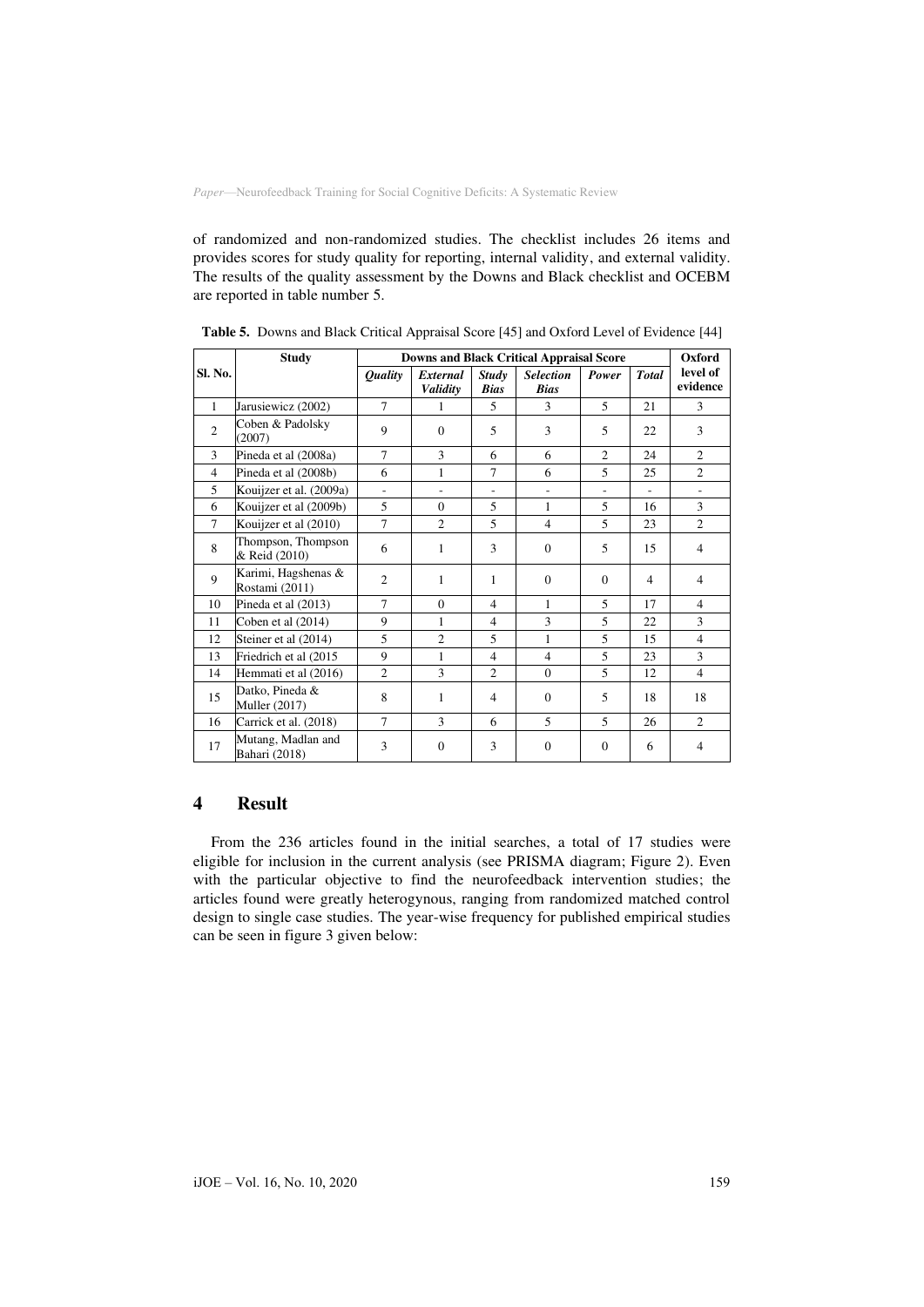

**Fig. 2.** Showing year-wise frequency of empirical NFT studies on social cognition deficit in ASD

As the CDC [11] recommends that the studies with the non-randomized design are not sufficient and suitable for meta-analysis or quantitative data synthesis, the present study develops on and provides the narrative synthesis of data. The data is narratively synthesized is presented below.

### **4.1 Study design**

As mentioned above, the studies are very heterogeneous in design. Out of 17 studies, only four studies were randomized and matched control studies, whereas, four studies were non-randomized matched, control group. With less methodological rigor but convenient to available resources there were three between subject group study, 3 were within-subject pre-posttest studies, 1 was a case series, and 2 were single case studies (refer Table 6).

### **4.2 Study participants**

As per the inclusion criteria, the studies on ASD population only were selected. Among 17 studies only one study by Thompson and colleagues [46] specifically provided the sample details of several participants with Asperger's syndrome and several other ASD. All other studies have provided the total ASD detail only. The study by Pineda and team [47] and Datko and his colleagues [48] recruited typically developed individuals as a comparison group; all other studies have divided the ASD participants in control or waitlist or placebo group. The placebo effect was explored by Pineda and colleagues in both of their studies [49]. Majority of studies took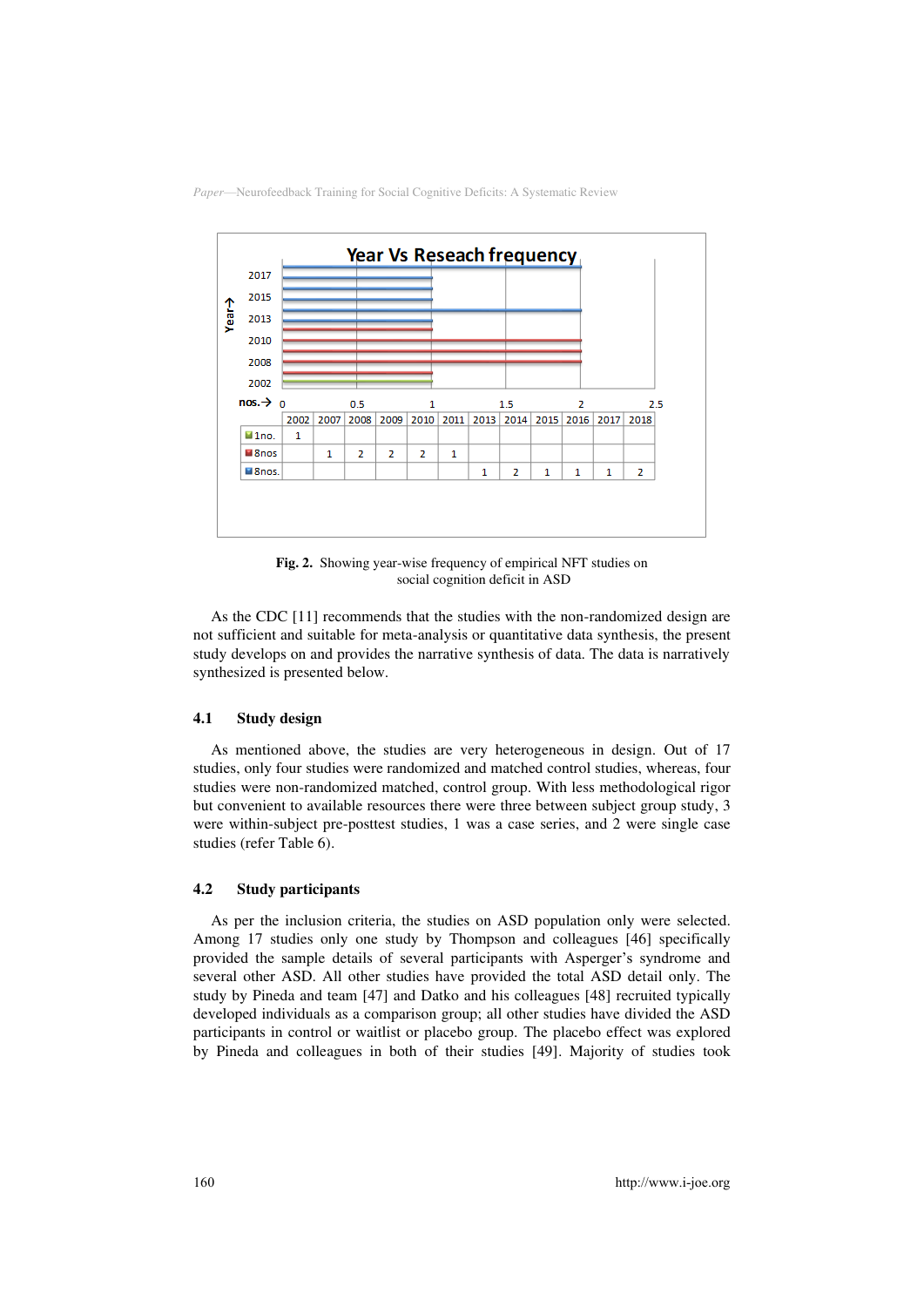precaution in recruiting participants for NFT when no other treatment was going concurrently. Otherwise, it was reported in the article (refer Table 6).

| S.No | Author                                 | <b>Study Type</b>                          | <b>Participant Detail</b>                                                                                                 | <b>Study Design</b>                              |
|------|----------------------------------------|--------------------------------------------|---------------------------------------------------------------------------------------------------------------------------|--------------------------------------------------|
| 1.   | Jarusiewicz 2002                       | intervention<br>study                      | 12 ASD Children, matched and<br>divided in Control and<br><b>Experimental Group</b>                                       | <b>Matched Control</b>                           |
| 2.   | Coben and Padolsky<br>2007 comp. group | Intervention<br>Study                      | 37 ASD children in<br>experimental and 12 matched<br>ASD children in controls froup                                       | Matched Control                                  |
| 3.   | Pineda et al. 2008a                    | Intervention<br>Study                      | 8 HF ASD males randomly<br>assigned in experimental (n=5)<br>and placebo $(n=3)$ condition                                | Randomized Matched<br>Control                    |
| 4.   | Pineda et al. 2008b                    | Intervention<br>Study                      | 19 HF ASD participants<br>randomly assigned in<br>experimental (n=10, males) and<br>placebo (n=9, 3 females)<br>condition | Randomized Matched<br>Control                    |
| 5.   | Kouijzer et al. 2009a Intervention     | Study                                      | 14 HF ASD participants in<br>experimental $(n=7)$ and waitlist<br>control $(n=7)$                                         | Non-randomized matched<br>waitlist control group |
| 6.   | Kouijzer et al. 2009b                  | Follow-up<br>study                         |                                                                                                                           |                                                  |
| 7.   | Kouijzer et al. 2010                   | Intervention<br>and Follow-up<br>study     | 20 HF ASD randomly assigned<br>in the treatment and control<br>group                                                      | Randomized Matched<br>Control                    |
| 8.   | Thompson et al.<br>2010                | Longitudinal<br>intervention<br>study      | 159 participants (Asperger's<br>Syndrome = $150$ , ASD = 9)                                                               | Case series                                      |
| 9.   | Kairimi et al. 2011                    | Intervention<br>study                      | A six-year-old boy with ASD                                                                                               | Single case study                                |
| 10.  | Pineda et al. 2013                     | Intervention<br>studv                      | 13 ASD (10 males), 11 (7<br>males) TD participants                                                                        | <b>Between Subject Control</b><br>group          |
| 11   | Coben et al. 2014                      | Intervention<br>study and<br>imaging study | 37 ASD participants (31 males),<br>12 waitlist control group (10<br>males)                                                | Waitlist control group                           |
| 12.  | Steiner et al. 2014                    | Intervention<br>study                      | 10 ASD participants (9 males)                                                                                             | pre-post test                                    |
| 13.  | Friedrich et al. 2015                  | Intervention<br>study                      | $N=13$ (12 males) ASD<br>participants                                                                                     | Between-group pre-post<br>test                   |
| 14.  | Hemmati et al. 2016                    | Intervention<br>study                      | 26 ASD participants                                                                                                       | pre-post test                                    |
| 15.  | Datko et al. 2017                      | Intervention<br>and imaging<br>study       | 17 HF ASD(13 males), 11 TD<br>(7 males)                                                                                   | pre-post test                                    |
| 16.  | Carrick et al. 2018                    | Intervention<br>study                      | 34 ASD (28 males) randomly<br>assigned in the control and<br>experimental group                                           | randomized matched<br>control pre-post test      |
| 17.  | Mutang, Madlan and<br>Bahari 2018      | Intervention<br>study                      | 12-year-old boy with high<br>functioning ASD                                                                              | Single case study                                |

|  |  |  |  | Table 6. Study design and participants' details |  |
|--|--|--|--|-------------------------------------------------|--|
|--|--|--|--|-------------------------------------------------|--|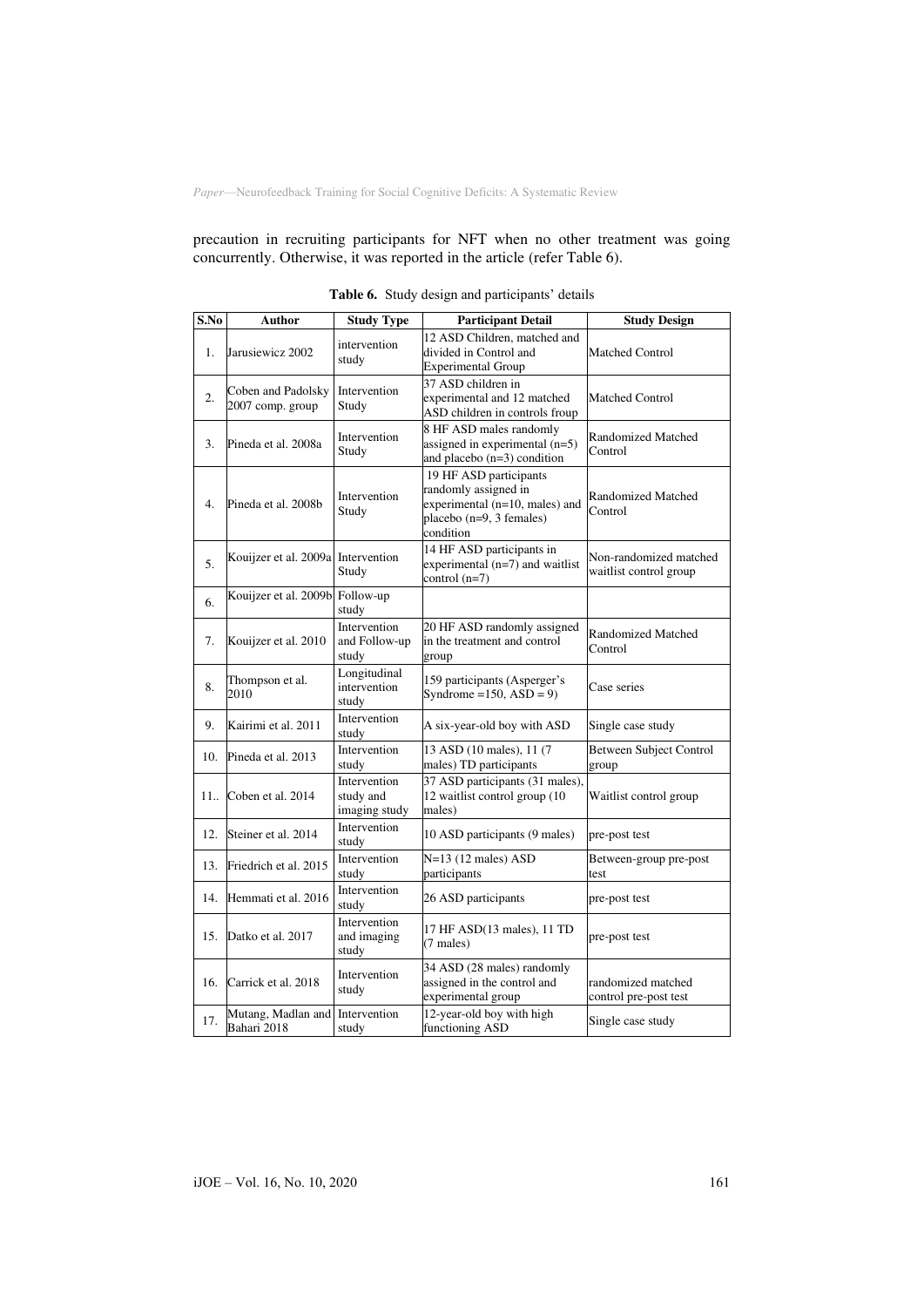#### **4.3 Study protocols**

Majority of studies on social cognition reported here are done by targeting the theta/beta protocol (n=8) and mu rhythm (n=6). The theta/beta protocol was used in different variations from inhibition of excessive theta alone, or in combination to enhancing beta or to increase the theta/beta ratio. Some of the scientists' targeted mu rhythm in their studies [49], [47], [50] and [48]. Thompson and colleagues [46] targeted SMR and beta spindles which are very similar to the mu protocol. Other than these protocols, Coben & Padolsky [37] targeted reducing hyper-connectivity and Coben, and colleagues again conducted a study to reduce hyper coherence [31]. Some studies [31], [48] provided additional imaging information with eLORETA and fMRI techniques. The protocol wise distribution of study can be seen in figure 4 given below:



**Fig. 3.** Showing protocol-wise distribution of studies included in the analysis

#### **4.4 Study measures**

The autism treatment evaluation checklist (ATEC), behavior rating inventory of executive function (BRIEF), social responsiveness scale (SRS) and parental inputs were the most common tools used for the assessment of symptoms and more specifically social cognition process. The ATEC is a 77 item diagnostic tool developed by Rimland and colleagues [51]. The scale covers speech/language/ communication, sociability, sensory/cognitive awareness, and behavior areas. The BRIEF was initially developed by Gioia and colleagues [52]. Currently, it provides the assessment on three significant indexes, inhibitory self-control, flexibility, and emergent metacognition. A composite score as a global composite score for the executive functioning is also generated. The SRS is a very commonly used tool for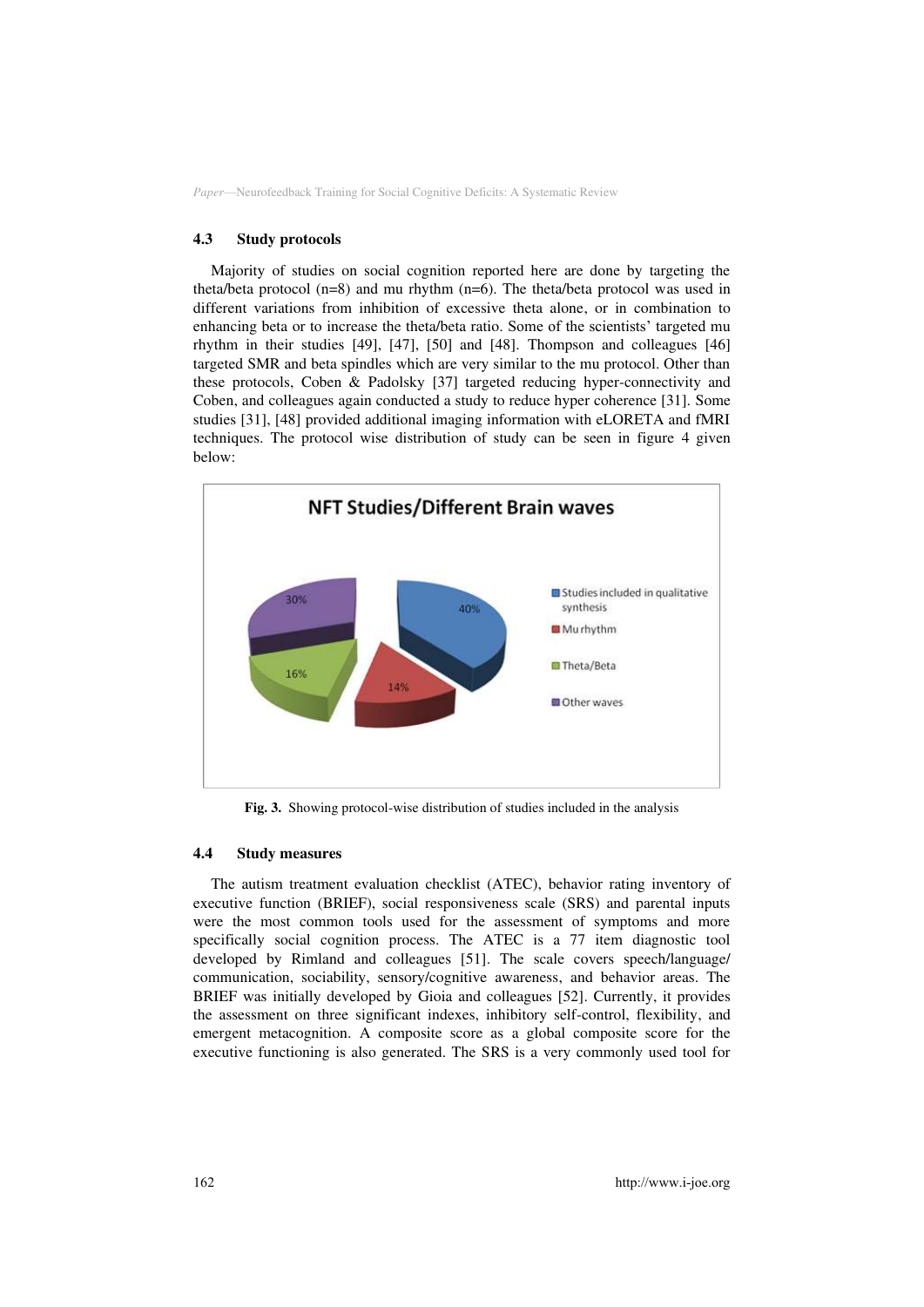social cognition measurement, which was developed by Bölte and colleagues [53]. The scale covers areas of social awareness, social cognition, social communication, social motivation, and restricted interest and repetitive behavior.

| S.No | Author                                    | Protocol                                                                                                  | <b>Measures used</b>                                                                                                           | <b>Key Findings</b>                                                                                                                                                                                        |
|------|-------------------------------------------|-----------------------------------------------------------------------------------------------------------|--------------------------------------------------------------------------------------------------------------------------------|------------------------------------------------------------------------------------------------------------------------------------------------------------------------------------------------------------|
| 1.   | Jarusiewicz<br>2002                       | Customized<br>protocol guided<br>by EEG<br>Spectrum                                                       | ATEC, FEAS, The<br>Othmer Assessment                                                                                           | Improvement of ATEC, Cognitive<br>awareness, socialization.                                                                                                                                                |
| 2.   | Coben and<br>Padolsky 2007<br>comp. group | Reducing<br>hyper-<br>connectivity                                                                        | ATEC, GADS,<br>GARS, BRIEF, PIC-                                                                                               | Reduced cerebral hyper-connectivity was<br>significantly associated with clinical<br>improvements                                                                                                          |
| 3.   | Pineda et al.<br>2008a                    | Mu rhythm                                                                                                 | TOVA, The Apraxia<br>Imitation Scale,<br><b>ATEC</b>                                                                           | Increased control on mu rhythm and<br>increased sustained attention, imitation<br>ability and cognitive awareness in the<br>experimental group                                                             |
| 4.   | Pineda et al.<br>2008b                    | Mu rhythm                                                                                                 | ADI-R, ADOG-G,<br>WASI, MSI, TOVA,<br>The Apraxia<br><b>Imitation Scale,</b><br><b>ATEC</b>                                    | The decrease in amplitude but increase in<br>phase coherence in mu rhythms,<br>improvement in sustained attention and<br>ATEC in the experimental group                                                    |
| 5.   | Kouijzer et al.<br>2009a                  | Inhibition of<br>theta and<br>rewarding beta                                                              | CCR-2, Auti-R,<br>parental interview                                                                                           | A linear decrease in theta power, increase in<br>beta power, improvement in attention<br>control, cognitive flexibility, social behavior,<br>and communication                                             |
| 6.   | Kouijzer et al.<br>2009b                  | over the right<br>hemisphere                                                                              |                                                                                                                                | Maintenance of improvement after 12-month<br>follow-up                                                                                                                                                     |
| 7.   | Kouijzer et al.<br>2010                   | Inhibition of<br>excessive theta,<br>QEEG guided<br>for amplitude<br>and electrode<br>location            | Social Behavior:<br>SCQ, SRS, and<br>$CCC-2$<br><b>Executive Function:</b><br>TOSSA, Stroop<br>TesT, TMT, MCST,<br>TOL         | Reduction of excessive power in 60% of<br>participants, improvement in reciprocal<br>social interaction, communication skill, and<br>set-shifting. Maintenance of improvement in<br>the 6-month follow-up. |
| 8.   | Thompson et<br>al. 2010                   | Decreasing<br>slow wave and<br>beta spindling<br>and increasing<br><b>SMR</b>                             | TOVA, IVA,<br>Australian Scale for<br>AS, Conner's Global<br>range Achievement<br>Scale, Wechsler<br><b>Intelligence Scale</b> | The decrease in symptoms of Asperger's,<br>Index, ADD-Q, Widelimprovement in social, intellectual and<br>academic performance.                                                                             |
| 9.   | Kairimi et al.<br>2011                    | Increasing slow<br>wave 4-7 Hz                                                                            | <b>Atieh Center Primary</b><br>Assessment<br>Questionnaire                                                                     | Normalized activity for 4-7 Hz, reduction in<br>high beta and aggressive behavior,<br>improvement in memory and social<br>communication.                                                                   |
| 10.  | Pineda et al.<br>2013                     | Rewarding mu<br>rhythm $(8-12)$<br>Hz) at C4 and<br>inhibiting theta<br>$(4-8 Hz)$ and<br>beta (13-30 Hz) | SRS, ATEC,<br>Vineland-II                                                                                                      | Normalization of dysfunctional MNS and<br>improvement on social awareness,<br>communication, and motivation in the ASD<br>group but not in the TD group                                                    |
| 11.  | Coben et al.<br>2014                      | QEEG guided,<br>eLORETA                                                                                   | diagnostic interview                                                                                                           | GARDS, GADS, and Hypothesized neurophysiologic change and<br>reduction in autistic symptoms (social                                                                                                        |

**Table 7.** Study Protocols, Measures and Key Findings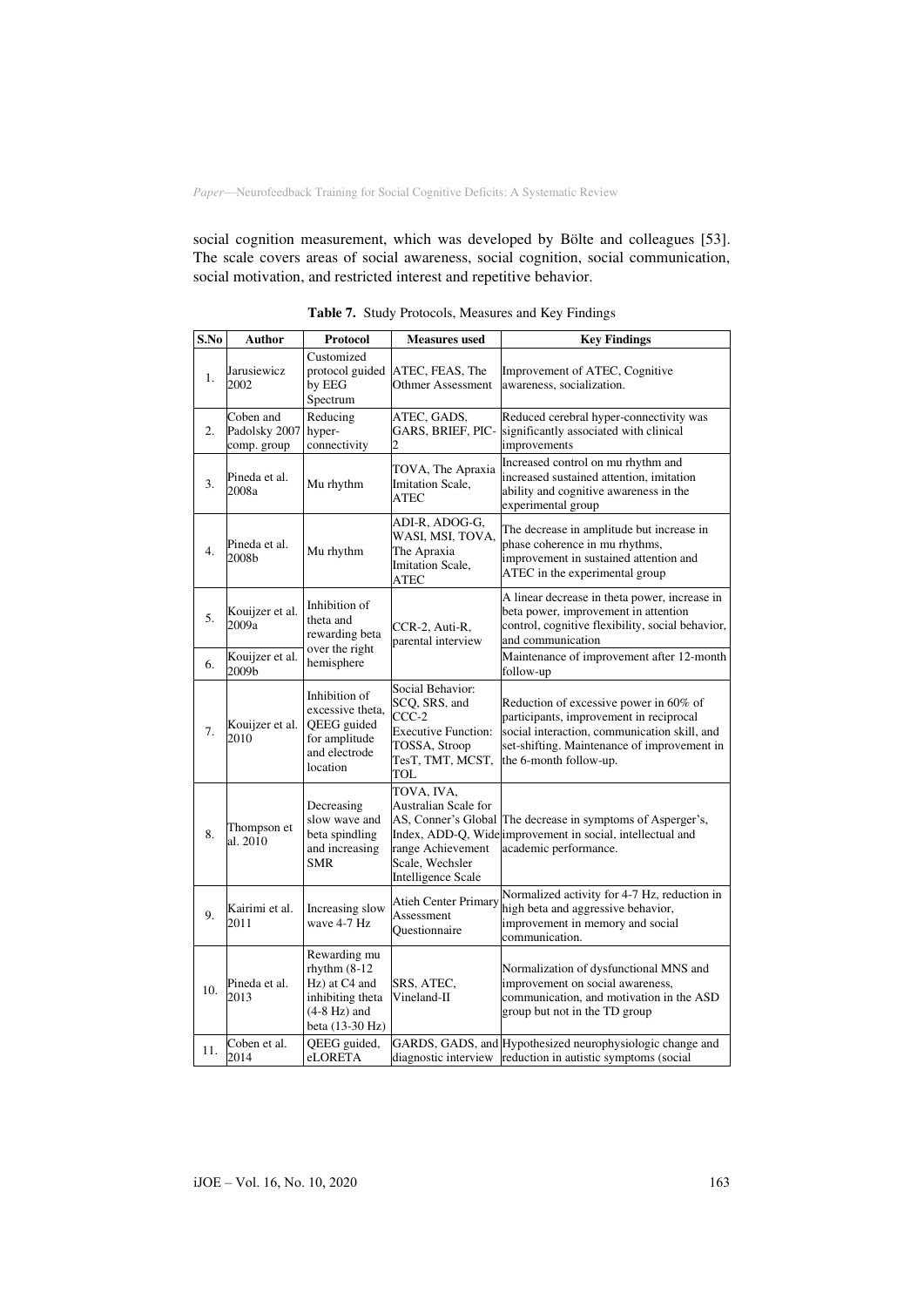|     |                                      | supplemented<br>hypercoherance<br>reduction                                 |                                                                                                                              | awareness, communication, social interaction<br>and restricted pattern of behavior) followed<br>by NFT                             |
|-----|--------------------------------------|-----------------------------------------------------------------------------|------------------------------------------------------------------------------------------------------------------------------|------------------------------------------------------------------------------------------------------------------------------------|
| 12. | Steiner et al.<br>2014               | Increasing<br>theta/beta ratio                                              | PERMO, CPT,<br>CRS3-P, ASRS and<br>CARS                                                                                      | improvement in attentional control and social<br>and communication subscale of ASRS                                                |
| 13. | Friedrich et al.<br>2015             | Mu suppression<br>and<br>enhancement                                        | MSI, RMET,<br><b>Emotion Imitation</b><br>Task, and parental<br>assessment on VABS social situation                          | Learned to control mu rhythm by suppression<br>and enhancement both, improvement in<br>emotional responsiveness and imitation in a |
| 14. | 2016                                 | Hemmati et al. Enhancing theta<br>activity                                  | CARS                                                                                                                         | Theta enhancement and improved social<br>communication                                                                             |
| 15. | Datko et al.<br>2017                 | Mu-NFT,<br>imitation<br>related brain<br>activation                         | Autistic symptom<br>assessment by<br>ADOS, ADI, WASI,<br>outcome assessment<br>by ATEC, SRS and<br>Imitation task in<br>fMRI | The positive social cognitive behavioral<br>effect, neurophysiological changes in<br>imitation related brain areas.                |
| 16. | Carrick et al.<br>2018               | Reduction of<br>abnormal EEG<br>pattern in the<br>delta, theta, and<br>beta | QEEG,<br>Posturography,<br>ATEC, SRS-2,<br><b>BRIEF, ABC, OABF</b>                                                           | Improvement toward normalization in<br>QEEG, sociability, ABC ad QABF measure<br>in the active group                               |
| 17. | Mutang,<br>Madlan and<br>Bahari 2018 | Enhancing beta<br>and inhibiting<br>theta                                   | <b>ATEC</b>                                                                                                                  | Improvement in speech and sociability and<br>enhancement of beta                                                                   |

### **4.5 Key findings**

The basic premise of neurofeedback is that the intervention leads to changes in the EEG signals which in turn produces changes in the behavior. However many of the studies are not able to show the changes in both the parameters (i.e., EEG and behavioral changes). After reviewing the past literature [2] suggested the parameters for the validation of neurofeedback studies, which is: There should be spectral effects within the trained frequency band caused by the training (trainability). These spectral changes should not affect other frequency bands (independence). Finally, it is reasonable to choose a frequency band that is associated with certain functions to increase the probability of reliable behavioral effects as well as applicability (interpretability).

In the present analysis, 11 out of 17 studies reported changes in targeted frequency and associated behavioral and social cognitive changes. Thus 11 studies [37], [49],[38],[58],[54], [55],[50], [56], [48] and [57] satisfy the trainability and interpretability criteria by Zoefel and colleagues [2]. In the absence of sufficient data and quantitative analysis, it is not possible to comment on the independence criteria of Zoefel, Huster, and Herrmann (2011). All 17 studies noted an improvement in several outcome measures. The improvement in social cognitive domains were noted in cognitive/social awareness [40],[49], [47]; socialization [40], [38], [58], [46] and [59]; communication [38], [58], [54], [55], [47], [31], [60], [50], [56], and imitation [49], [50] and [48]. In other cognitive domains, the improvement was reported in attention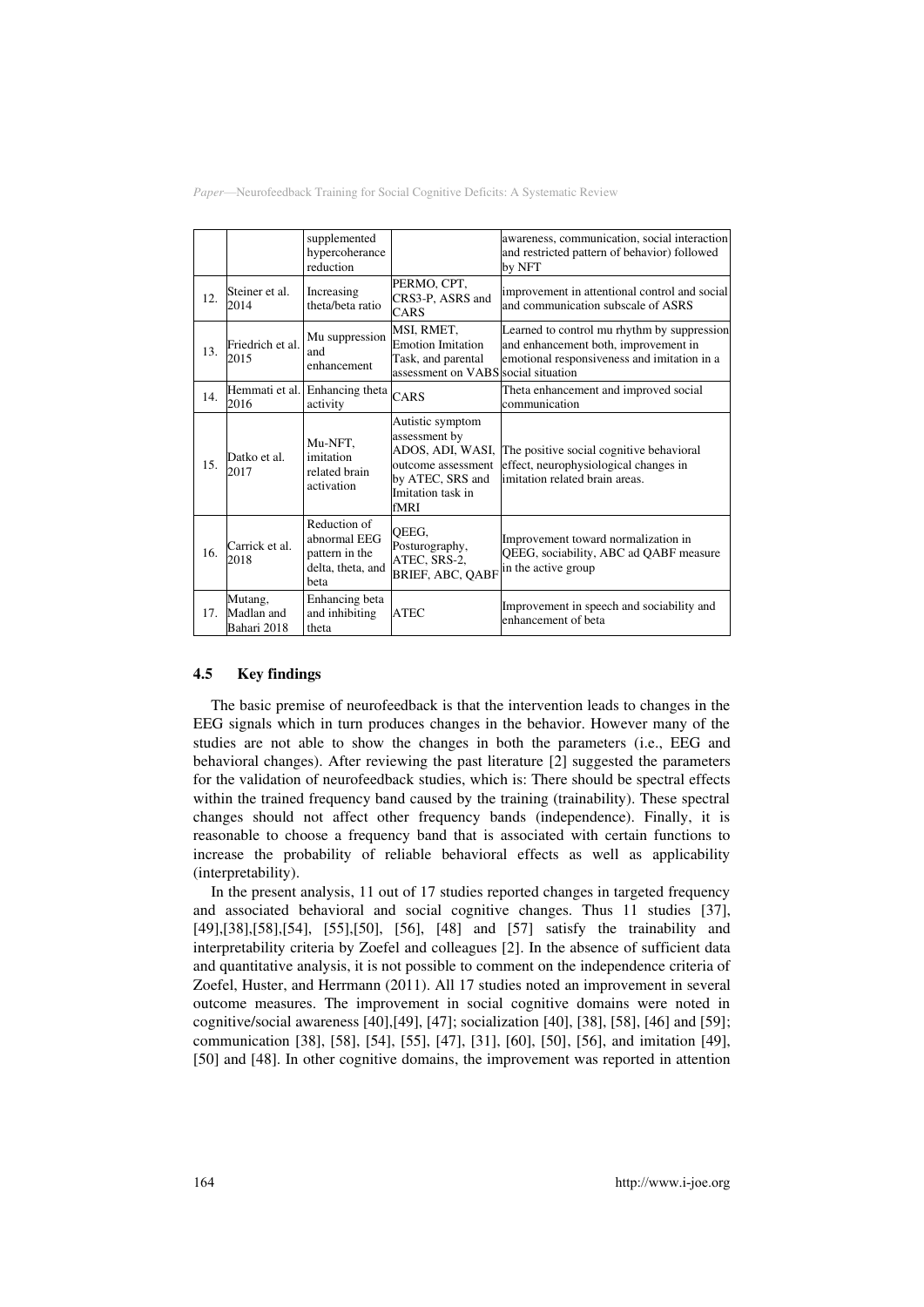[49], [38], [58] and [60] and cognitive flexibility [38], [58] and [54]. It should be noted that though the majority of the studies were methodologically sound (see table 5, Downs and Black critical appraisal score [45] and Oxford level of evidence [44], and reported improvement; this assertion cannot be supported here with conviction. As the heterogeneity of the studies does not allow for quantitative analysis of the prepost comparison.

## **5 Discussion**

The present systematic review specifically targeted the social cognition deficit and hence from the first study conducted in 2002 (by Jarusiewicz) [40] until the studies conducted in 2018 (17 year time period) is covered here. The review of available literature yielded a total of 17 empirical intervention studies specifically for ASD population. The results indicate moderate support for evidence-based treatment of social cognitive deficit.

Since 2002, the studies in this area has gradually progressed. To best of our knowledge Jarusiewicz (2002) [40] study was the first study which explored the NFT intervention for ASD patients and targeted social cognitive symptoms. Coben & Padolsky [37] also commented that till 2007 Jarusiewicz's study was the only controlled study documenting the effectiveness of neurofeedback for Autism. Jarusiewicz [40] studies did an empirical study on 12 ASD in matched control design. The study does not name that it targets mu rhythm, but fifty-seven percent of participant received protocol with rewarding 10-13 Hz on C4. The study also targeted symptom related to cognitive awareness and socialization which are part of social cognition. Coben & Padolsky [37] extended Jarusiewicz's [40] study on 37 ASD children.

Pineda et al. [49] did the first intervention study which specifically explored mu rhythm protocol for behavioral symptoms in ASD population. The second study by Pineda et al. [49] was the methodological modification of their first study. Further, a study by Pineda and group [47] was the first one which specifically explored the effectiveness of mu rhythm NFT for improvement of social cognitive impairments (Mu- MNS-Social Cognitive Deficit Hypothesis). Datko and colleagues [48] examined the effect of sensory-motor mu based NFT on imitation based brain activation. This study was the first study which directly localizes the effect of mu-NFT on brain regions involved in action observation and imitation by using fMRI.

This methodological progress adds value to the improvement in symptoms and deficits reported in the studies. However, the heterogeneity of the studies in terms of design, follow-up, and reporting of details are still the limitations.

The popularity of NFT intervention is partly due to its highly individualistic approach; a few of the studies analyzed here also have reported QEEG based intervention designing. Still looking at the studies, it seems that theta/beta and mu rhythm protocol are the most popular one for targeting social cognition deficit.

The typical approach and practices applied in recruiting the participants, assignment to the group and assessment measures help in comparison but also are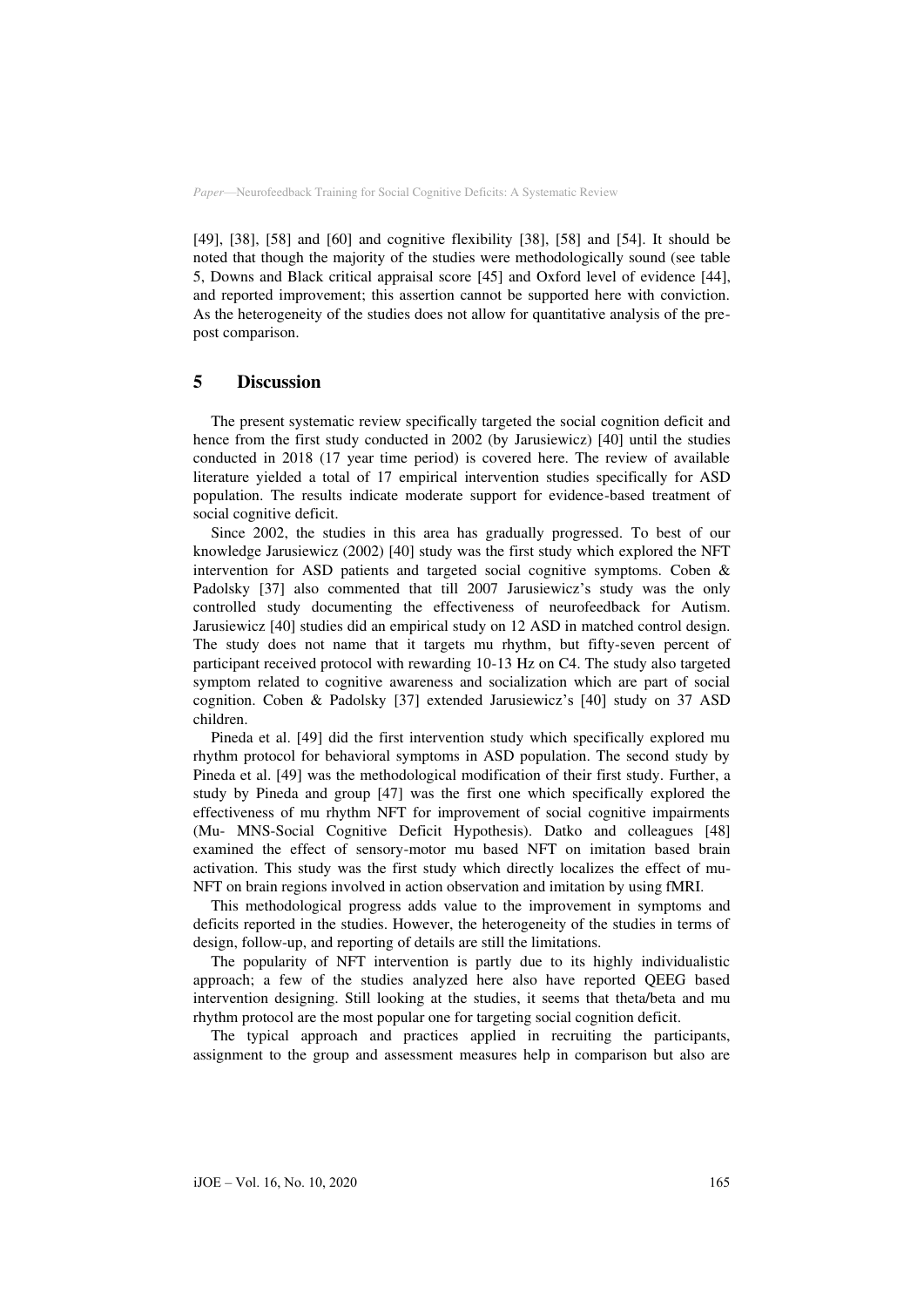indicating the limitations of studies in this area. It is noteworthy that very few studies have done the follow-up assessment and thus it is not possible to provide evidence for the longevity of improvement. Similarly only Pineda and colleagues have explored the placebo effect which is pertinent for NFT like interventions to answer situational motivations.

NFT interventions are novel, high engaging (mostly computer based) and susceptible to biases, given these, the non-randomized design without any follow-up with the majority of studies limits the applicability and generalizability of the findings. Few limitations are part of the review process itself. As both the reviewers are new to this field, there is a possibility of errors in comprehension, interpretation, assessment, and analysis of studies.

As per the present analysis, it is possible to conclude that NFT intervention with theta/beta and mu rhythm protocol shows promising evidence for improvement in social cognition deficit, specifically in ASD. However, this conclusion should be interpreted with caution because of the limitations of the study design and result reporting (very few studies gave full details of participants, follow-up data and actual p-values). Additionally, none of the studies reported any adverse effect.

### **6 Conclusion**

Overall, majority of studies satisfied the trainability and interpretability criteria of Zoefel and colleagues work [2], thus providing moderate evidence for improvement in social cognition deficit following NFT with theta/beta and mu rhythm protocol in ASD population. However, future studies need to follow a more rigorous study design (randomized control group design) with an assessment of placebo effect and longevity of improvement (follow-up). A thorough description of participants' details, no. of sessions, feedback details, and analysis (p-value) should also be reported to determine the dose-related responses.

## **7 Acknowledgement**

The authors appreciate the financial support of Indian Institute of Technology Jodhpur.

### **8 References**

- [1] Orndorff-Plunkett, F., Singh, F., Aragón, O., & Pineda, J. (2017). Assessing the effectiveness of neurofeedback training in the context of clinical and social neuroscience. *Brain sciences*, *7*(8), 95.<https://doi.org/10.3390/brainsci7080095>
- [2] Zoefel, B., Huster, R. J., & Herrmann, C. S. (2011). Neurofeedback training of the upper alpha frequency band in EEG improves cognitive performance. *Neuroimage*, *54*(2), 1427- 1431.<https://doi.org/10.1016/j.neuroimage.2010.08.078>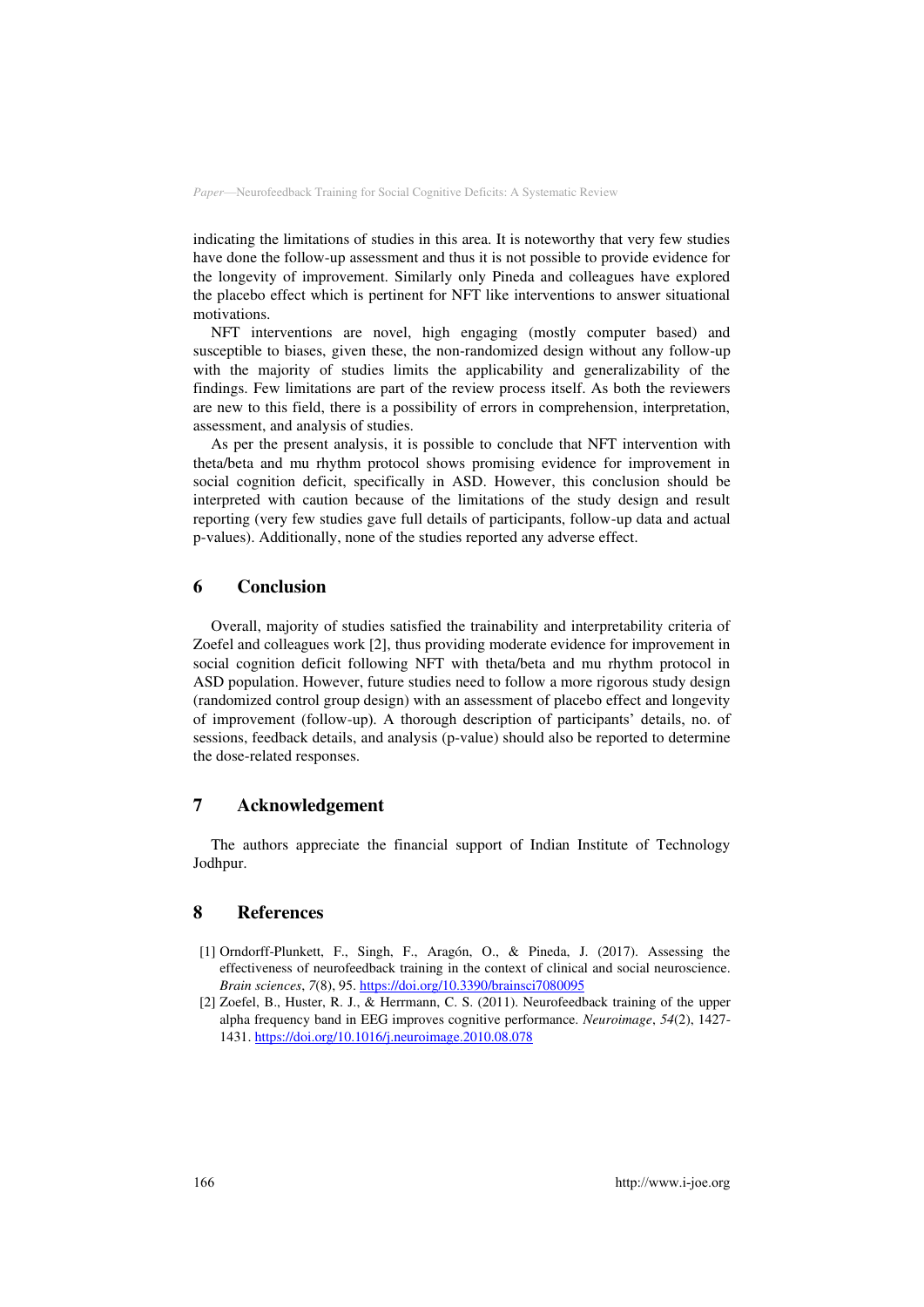- [3] Marzbani, H., Marateb, H. R., & Mansourian, M. (2016). Neurofeedback: a comprehensive review on system design, methodology and clinical applications*. Basic and Clinical Neuroscience, 7*(2), 143-158. [https://doi.org/](https://doi.org/10.15412/j.bcn.03070208)  [10.15412/j.bcn.03070208](https://doi.org/10.15412/j.bcn.03070208)
- [4] Tomaso Poggio, and Gabriel Kreiman. *RES.9-003 Brains, Minds and Machines Summer Course.* Summer 2015. Massachusetts Institute of Technology: MIT Open Course Ware, [https://ocw.mit.edu.](https://ocw.mit.edu/resources/res-9-003-brains-minds-and-machines-summer-course-summer-2015) License[:Creative Commons BY-NC-SA.](https://creativecommons.org/licenses/by-nc-sa/4.0/)
- [5] Kanner, L. (1943). Autistic disturbances of affective contact. *Nervous child*, *2*(3), 217-250.
- [6] Phillips, L. H., Scott, C., Henry, J. D., Mowat, D., & Bell, J. S. (2010). Emotion perception in Alzheimer's disease and mood disorder in old age. *Psychology and aging*, *25*(1), 38. <https://doi.org/10.1037/a0017369>
- [7] Brüne, M., Abdel-Hamid, M., Lehmkämper, C., & Sonntag, C. (2007). Mental state attribution, neurocognitive functioning, and psychopathology: what predicts poor social competence in schizophrenia best? *Schizophrenia research*, *92*(1-3), 151-159. [https://doi.](https://doi.org/10.1016/j.schres.2007.01.006)  [org/10.1016/j.schres.2007.01.006](https://doi.org/10.1016/j.schres.2007.01.006)
- [8] Cacioppo, S., Capitanio, J. P., & Cacioppo, J. T. (2014). Toward a neurology of loneliness. *Psychological Bulletin*, *140*(6), 1464.<https://doi.org/10.1037/a0037618>
- [9] Henry, J. D., Von Hippel, W., Molenberghs, P., Lee, T., & Sachdev, P. S. (2016). Clinical assessment of social cognitive function in neurological disorders. *Nature Reviews Neurology*, *12*(1), 28[. https://doi.org/10.1038/nrneurol.2015.229](https://doi.org/10.1038/nrneurol.2015.229)
- [10] American Psychiatric Association. (2013). *Diagnostic and statistical manual of mental disorders (DSM-5)*. American Psychiatric Pub. [https://doi.org/10.1007/springerreference](https://doi.org/10.1007/springerreference_179660)  [\\_179660](https://doi.org/10.1007/springerreference_179660)
- [11] Centers for Disease Control and Prevention. (2009). Prevalence of autism spectrum disorders: Autism and developmental disabilities monitoring network, 11 sites, United States, 2006., *MMWR: Surveillance Summaries, 58*(SS-10), 1-28. [https://doi.org/10.1037/e](https://doi.org/10.1037/e562722010-001)  [562722010-001](https://doi.org/10.1037/e562722010-001)
- [12] Folstein, S., & Rutter, M. (1977). Infantile autism: a genetic study of 21 twin pairs. Journal of Child psychology and Psychiatry, 18(4), 297-321. https://doi.org/10.1111/j.14 [69-7610.1977.tb00443.x](https://doi.org/10.1111/j.1469-7610.1977.tb00443.x)
- [13] Kennedy, D. P., & Adolphs, R. (2012). The social brain in psychiatric and neurological disorders. *Trends in cognitive sciences*, *16*(11), 559-572. [https://doi.org/10.1016/j.tics.20](https://doi.org/10.1016/j.tics.2012.09.006)  [12.09.006](https://doi.org/10.1016/j.tics.2012.09.006)
- [14] Marchant, JL; Frith, CD; (2009) Social cognition. In: Squire, LR, (ed.) Encyclopedia of Neuroscience. **(**pp. 27-30). Elsevier Academic Press: Oxford.
- [15] Samson, D., Apperly, I. A., Chiavarino, C., & Humphreys, G. W. (2004). Left temporoparietal junction is necessary for representing someone else's belief. *Nature neuroscience*, *7*(5), 499.<https://doi.org/10.1038/nn1223>
- [16] Young, L., Camprodon, J. A., Hauser, M., Pascual-Leone, A., & Saxe, R. (2010). Disruption of the right temporoparietal junction with transcranial magnetic stimulation reduces the role of beliefs in moral judgments. *Proceedings of the National Academy of Sciences*, *107*(15), 6753-6758[. https://doi.org/10.1073/pnas.0914826107](https://doi.org/10.1073/pnas.0914826107)
- [17] Carter, R. M., & Huettel, S. A. (2013). A nexus model of the temporal–parietal junction. *Trends in cognitive sciences*, *17*(7), 328-336[. https://doi.org/10.1016/j.tics.2013.05.007](https://doi.org/10.1016/j.tics.2013.05.007)
- [18] Billeke, P., & Aboitiz, F. (2013). Social cognition in schizophrenia: from social stimuli processing to social engagement. *Frontiers in psychiatry*, *4*, 4. [https://doi.org/10.3389/fp](https://doi.org/10.3389/fpsyt.2013.00004)  [syt.2013.00004](https://doi.org/10.3389/fpsyt.2013.00004)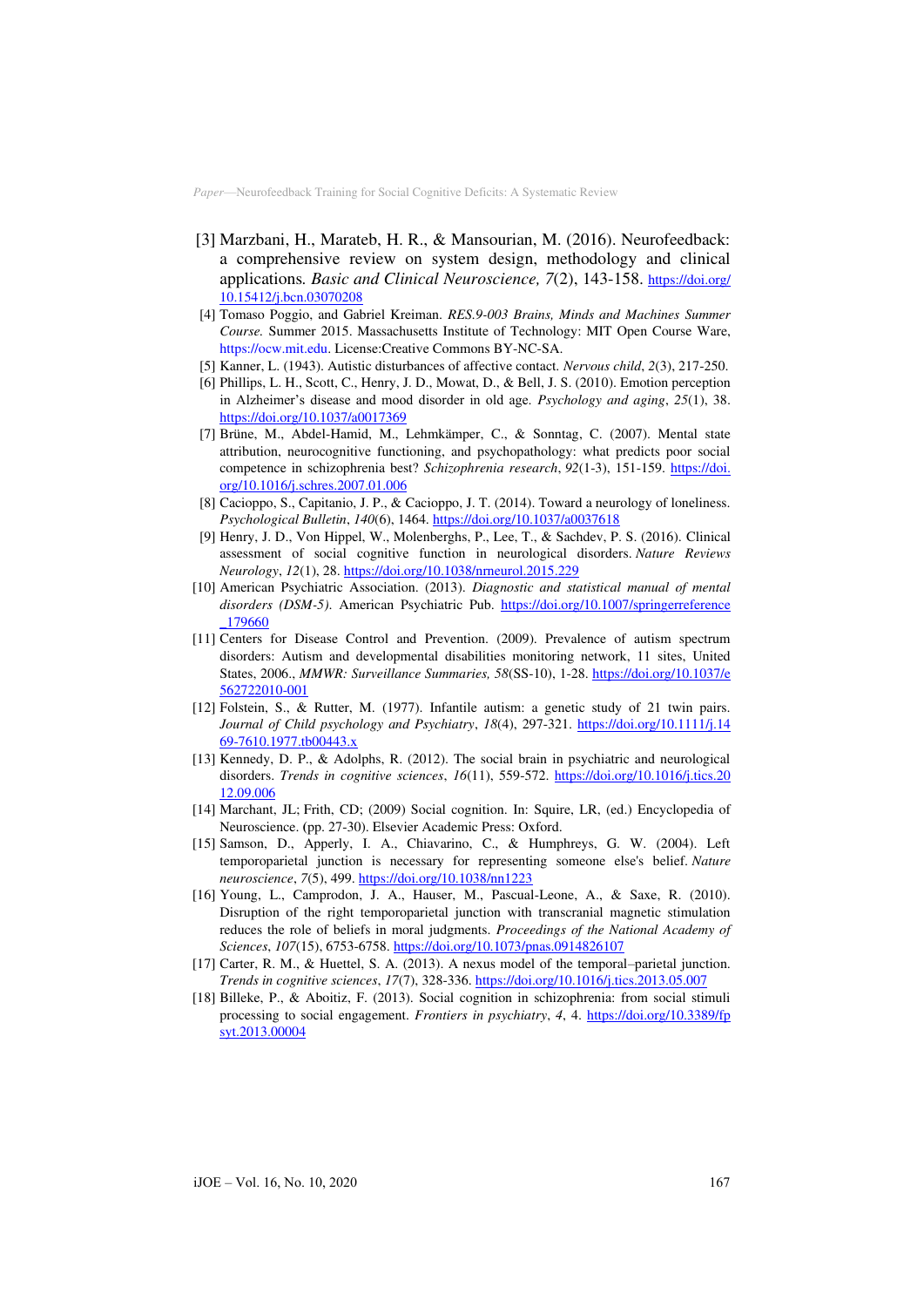- [19] Oberman, L. M., Pineda, J. A., & Ramachandran, V. S. (2007). The human mirror neuron system: a link between action observation and social skills. *Social cognitive and affective neuroscience*, *2*(1), 62-66[. https://doi.org/10.1093/scan/nsl022](https://doi.org/10.1093/scan/nsl022)
- [20] Oberman, L. M., Hubbard, E. M., McCleery, J. P., Altschuler, E. L., Ramachandran, V. S., & Pineda, J. A. (2005). EEG evidence for mirror neuron dysfunction in autism spectrum disorders. *Cognitive brain research*, *24*(2), 190-198. [https://doi.org/10.1016/j.cogbrainres](https://doi.org/10.1016/j.cogbrainres.2005.01.014)  [.2005.01.014](https://doi.org/10.1016/j.cogbrainres.2005.01.014)
- [21] Williams, J. H. (2008). Self–other relations in social development and autism: multiple roles for mirror neurons and other brain bases. *Autism Research*, *1*(2), 73-90. [https://doi.](https://doi.org/10.1002/aur.15)  [org/10.1002/aur.15](https://doi.org/10.1002/aur.15)
- [22] Dinstein I, Thomas C, Behrmann M, Heeger DJ (2008). "A mirror up to nature". *Current Biology, 18* (1): R13–8.<https://doi.org/10.1016/j.cub.2007.11.004>
- [23] Marshall, P. J., & Meltzoff, A. N. (2011). Neural mirroring systems: Exploring the EEG mu rhythm in human infancy. *Developmental cognitive neuroscience*, *1*(2), 110-123. [https](https://doi.org/10.1016/j.dcn.2010.09.001)  [://doi.org/10.1016/j.dcn.2010.09.001](https://doi.org/10.1016/j.dcn.2010.09.001)
- [24] Urakami, Y., Okada, S., Kato, T., Tsuji, M., & Inoue, R. (1992). Mu rhythm: clinical assessment of the atypical type. *No to hattatsu= Brain and development*, *24*(1), 37-43.
- [25] Lovass, O. I. (1987). Behavioral treatment and normal educational and intellectual functioning in young autistic children. *Journal of Consulting and Clinical Psychology*, *55*, 3-9. <https://doi.org/10.1037/0022-006x.55.1.3>
- [26] McEachin, J. J., Smith, T., & Ivar Lovaas, O. (1993). Long-term outcome for children with autism who received early intensive behavioral treatment. *American journal of mental retardation*, *97*, 359-359.
- [27] Smith, T., Eikeseth, S., Sallows, G. O., & Graupner, T. D. (2009). Efficacy of applied behavior analysis in autism. *The Journal of pediatrics*, *155*(1), 151-152. [https://doi.org/10.](https://doi.org/10.1016/j.jpeds.2009.01.065)  [1016/j.jpeds.2009.01.065](https://doi.org/10.1016/j.jpeds.2009.01.065)
- [28] Pineda, J. A., Friedrich, E. V., & LaMarca, K. (2014). Neurorehabilitation of social dysfunctions: A model-based neurofeedback approach for low and high-functioning autism. *Frontiers in neuroengineering*, *7*, 29[. https://doi.org/10.3389/fneng.2014.00029](https://doi.org/10.3389/fneng.2014.00029)
- [29] Cacioppo, S., Capitanio, J. P., & Cacioppo, J. T. (2014). Toward a neurology of loneliness. *Psychological Bulletin*, *140*(6), 1464.<https://doi.org/10.1037/a0037618>
- [30] Wainer, A.L., and Ingersoll, B.R. (2013). Disseminating ASD interventions: a pilot study of a distance learning program for parents and professionals. *J. Autism Dev. Disord.* 43, 11–24[. https://doi.org/10.1007/s10803-012-1538-4](https://doi.org/10.1007/s10803-012-1538-4)
- [31] Coben, R., Sherlin, L., Hudspeth, W. J., McKeon, K., & Ricca, R. (2014). Connectivityguided EEG biofeedback for autism spectrum disorder: evidence of neurophysiological changes. *NeuroRegulation*, *1*(2), 109-109[. https://doi.org/10.15540/nr.1.2.109](https://doi.org/10.15540/nr.1.2.109)
- [32] Hammond, D. C. (2011). What is neurofeedback: An update. *Journal of Neurotherapy*, *15*(4), 305-336.
- [33] Darling, M. (2007). School-based neurofeedback for autistic spectrum disorder. *Neurofeedback for ASD*, 1-7.
- [34] Cowan, J., & Markham, L. (1994, September). EEG biofeedback for the attention problems of autism: A case study. In *Annual Meeting of the Association for applied Psychophysiology and Biofeedback*(pp. 12-13).
- [35] Sichel, A. G., Fehmi, L. G., & Goldstein, D. M. (1995). Positive outcome with neurofeedback treatment in a case of mild autism. *Journal of Neurotherapy*, *1*(1), 60-64. [https://doi.org/10.1300/j184v01n01\\_08](https://doi.org/10.1300/j184v01n01_08)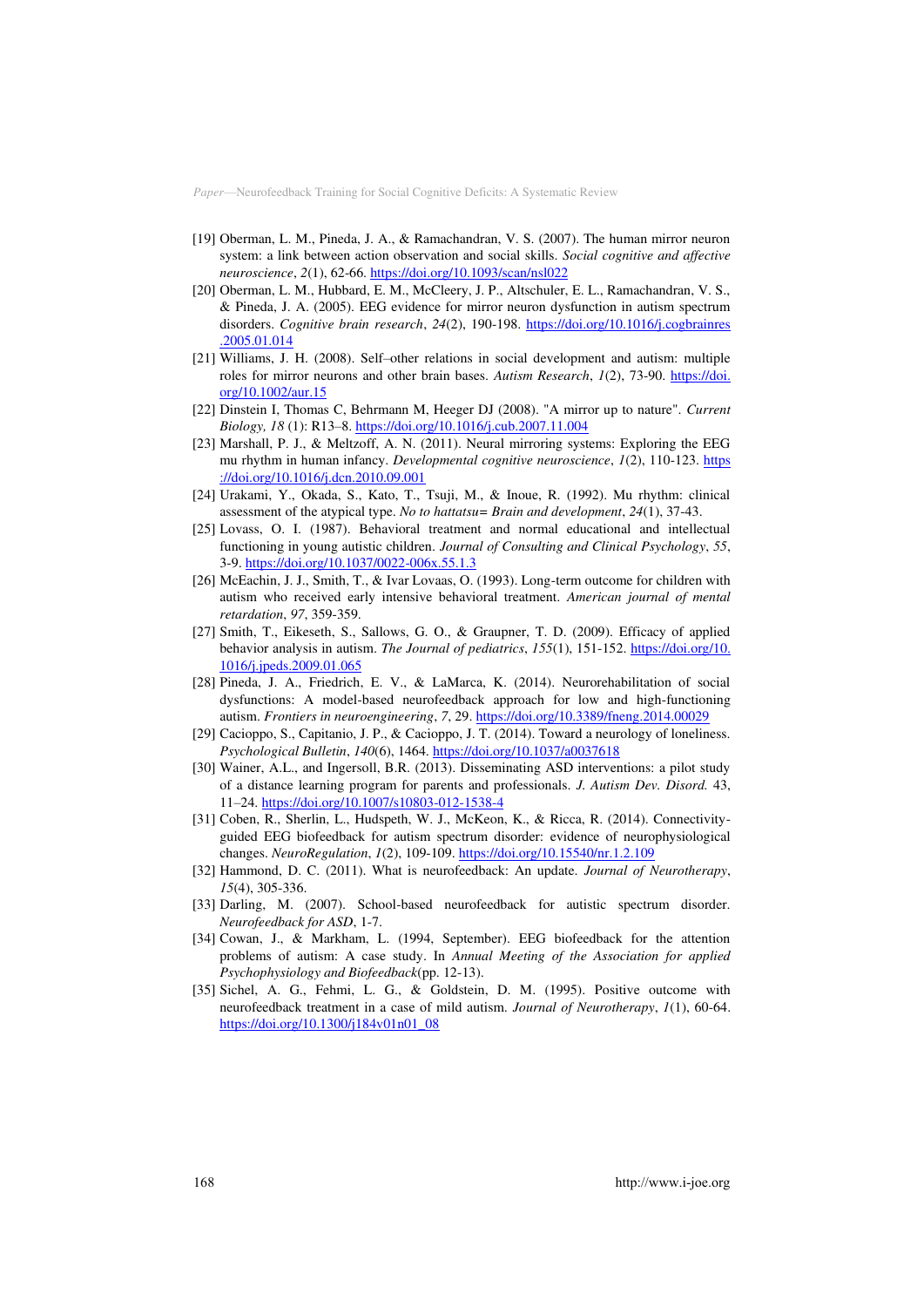- [36] Thompson, L., & Thompson, M. (1995). Autism/Asperger's/obnoxious child, 3 case histories: How we get positive results with complex ADD clients. In *Annual Conference of the Society for Neuronal Regulation, Scottsdale, AZ*.
- [37] Coben, R., & Padolsky, I. (2007). Assessment-guided neurofeedback for autistic spectrum disorder. *Journal of Neurotherapy*, *11*(1), 5-23[. https://doi.org/10.1300/j184v11n01\\_02](https://doi.org/10.1300/j184v11n01_02)
- [38] Kouijzer, M. E., de Moor, J. M., Gerrits, B. J., Buitelaar, J. K., & van Schie, H. T. (2009a). Long-term effects of neurofeedback treatment in autism. *Research in Autism Spectrum Disorders*, *3*(2), 496-501[. https://doi.org/10.1016/j.rasd.2008.10.003](https://doi.org/10.1016/j.rasd.2008.10.003)
- [39] Coben, R., Linden, M., & Myers, T. E. (2010). Neurofeedback for autistic spectrum disorder: a review of the literature. *Applied psychophysiology and biofeedback*, *35*(1), 83. <https://doi.org/10.1007/s10484-009-9117-y>
- [40] Jarusiewicz, B. (2002). Efficacy of neurofeedback for children in the autistic spectrum: A pilot study. *Journal of Neurotherapy*, *6*(4), 39-49[. https://doi.org/10.1300/j184v06n04\\_05](https://doi.org/10.1300/j184v06n04_05)
- [41] Center Reviews and Dissemination. Systematic Reviews. University of York. 2009.
- [42] Moher, D., Liberati, A., Tetzlaff, J., & Altman, D. G. (2009). Preferred reporting items for systematic reviews and meta-analyses: the PRISMA statement. *Annals of internal medicine*, *151*(4), 264-269[. https://doi.org/10.7326/0003-4819-151-4-200908180-00135](https://doi.org/10.7326/0003-4819-151-4-200908180-00135)
- [43] Glasziou, P., Irwig, L., Bain, C., & Colditz, G. (2001). *Systematic reviews in health care: a practical guide*. Cambridge University Press.<https://doi.org/10.1017/cbo9780511543500>
- [44] Howick, J., Chalmers, I., Glasziou, P., Greenhalgh, T., Heneghan, C., Liberati, A., & Thornton, H. (2011). Background document: explanation of the 2011 Oxford Centre for Evidence-Based Medicine (OCEBM) levels of evidence.
- [45] Downs, S. H., & Black, N. (1998). The feasibility of creating a checklist for the assessment of the methodological quality both of randomised and non-randomised studies of health care interventions. *Journal of Epidemiology & Community Health*, *52*(6), 377-384. [https](https://doi.org/10.1136/jech.52.6.377)  [://doi.org/10.1136/jech.52.6.377](https://doi.org/10.1136/jech.52.6.377)
- [46] Thompson, L., Thompson, M., & Reid, A. (2010). Neurofeedback outcomes in clients with Asperger's syndrome. *Applied psychophysiology and biofeedback*, *35*(1), 63. [https://doi.](https://doi.org/10.1007/s10484-009-9120-3)  [org/10.1007/s10484-009-9120-3](https://doi.org/10.1007/s10484-009-9120-3)
- [47] Pineda, J. A., Carrasco, K., Datko, M., Pillen, S., & Schalles, M. (2013). Neurofeedback training produces normalization in behavioural and electrophysiological measures of highfunctioning autism. *Philosophical Transactions of the Royal Society B: Biological Sciences*, *369*(1644), 20130183[. https://doi.org/10.1098/rstb.2013.0183](https://doi.org/10.1098/rstb.2013.0183)
- [48] Datko, M., Pineda, J. A., & Müller, R. A. (2018). Positive effects of neurofeedback on autism symptoms correlate with brain activation during imitation and observation. *European Journal of Neuroscience*, *47*(6), 579-591.<https://doi.org/10.1111/ejn.13551>
- [49] Pineda, J. A., Brang, D., Hecht, E., Edwards, L., Carey, S., Bacon, M., & Rork, A. (2008a,b). Positive behavioral and electrophysiological changes following neurofeedback training in children with autism. *Research in Autism Spectrum Disorders*, *2*(3), 557-581. <https://doi.org/10.1016/j.rasd.2007.12.003>
- [50] Friedrich, E. V., Sivanathan, A., Lim, T., Suttie, N., Louchart, S., Pillen, S., & Pineda, J. A. (2015). An effective neurofeedback intervention to improve social interactions in children with autism spectrum disorder. *Journal of autism and developmental disorders*, *45*(12), 4084-4100[. https://doi.org/10.1007/s10803-015-2523-5](https://doi.org/10.1007/s10803-015-2523-5)
- [51] Rimland, B., & Edelson, S. M. (2000). Autism treatment evaluation checklist (ATEC). *Retrieved October*, *23*, 2006.
- [52] Gioia, G. A., Isquith, P. K., Guy, S. C., & Kenworthy, L. (2000). Test review behavior rating inventory of executive function. *Child Neuropsychology*, *6*(3), 235-238. [https://doi.](https://doi.org/10.1076/chin.6.3.235.3152)  [org/10.1076/chin.6.3.235.3152](https://doi.org/10.1076/chin.6.3.235.3152)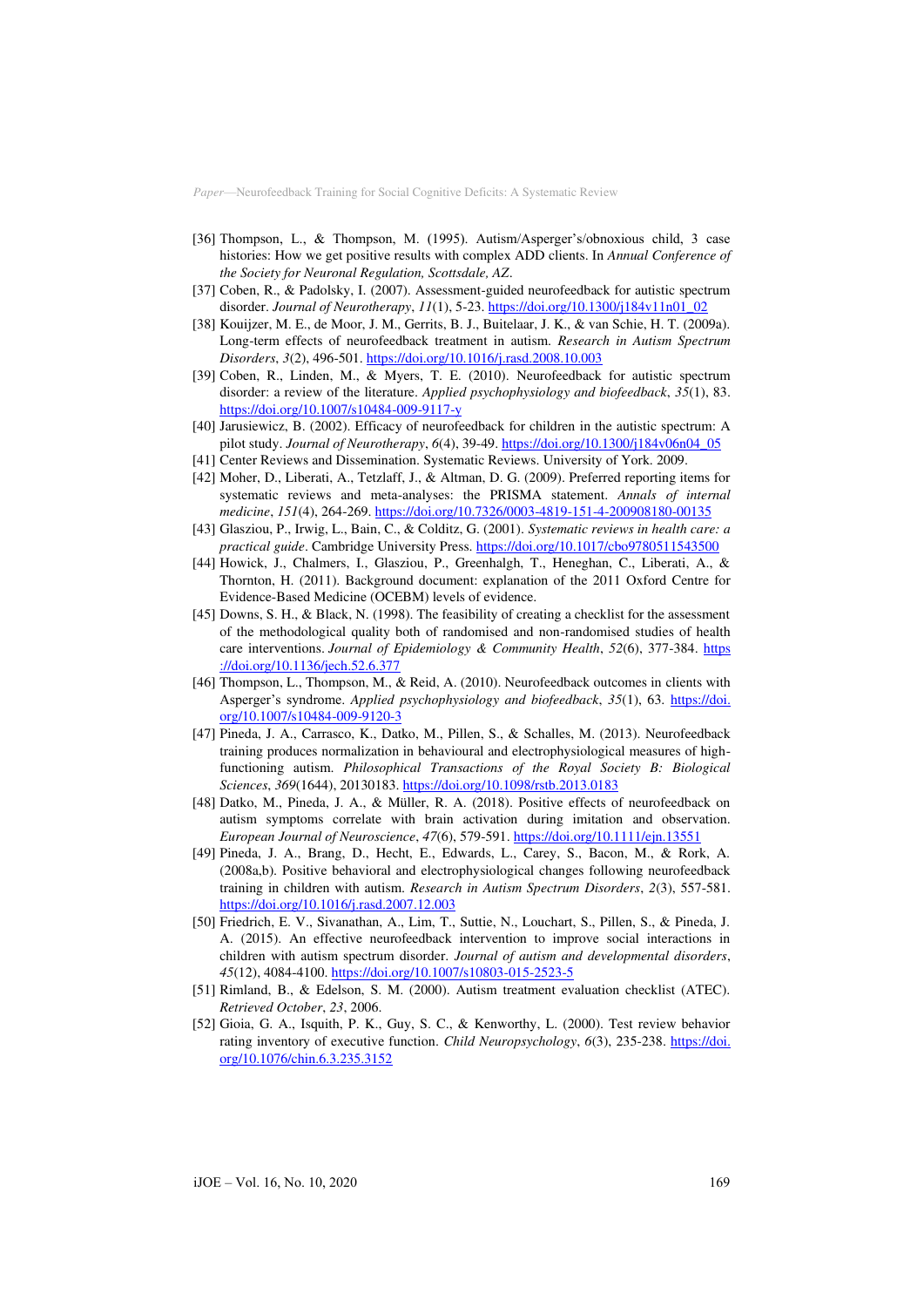- [53] Bölte, S., Poustka, F., & Constantino, J. N. (2008). Assessing autistic traits: cross-cultural validation of the social responsiveness scale (SRS). *Autism Research*, *1*(6), 354-363. [https](https://doi.org/10.1002/aur.49)  [://doi.org/10.1002/aur.49](https://doi.org/10.1002/aur.49)
- [54] Kouijzer, M. E., van Schie, H. T., de Moor, J. M., Gerrits, B. J., & Buitelaar, J. K. (2010). Neurofeedback treatment in autism. Preliminary findings in behavioral, cognitive, and neurophysiological functioning. *Research in Autism Spectrum Disorders*, *4*(3), 386-399. <https://doi.org/10.1016/j.rasd.2009.10.007>
- [55] Karimi, M., Haghshenas, S., & Rostami, R. (2011). Neurofeedback and autism spectrum: A case study. *Procedia-Social and Behavioral Sciences*, *30*, 1472-1475. [https://doi.org/10.](https://doi.org/10.1016/j.sbspro.2011.10.285)  [1016/j.sbspro.2011.10.285](https://doi.org/10.1016/j.sbspro.2011.10.285)
- [56] Hemmati, S., Vameghi, R., Sajedi, F., Gharib, M., Pourmohammadreza-Tajrishi, M., & Teymori, R. (2016). The effect of neurofeedback on brain waves in children with autism spectrum disorders.*Iranian Rehabilitation Journal*, *14*(3), 133-138.
- [57] Carrick, F. R., Pagnacco, G., Hankir, A., Abdulrahman, M., Zaman, R., Kalambaheti, E. R., & Oggero, E. (2018). The treatment of autism spectrum disorder with auditory neurofeedback: A Randomized placebo-controlled trial using the mente autism device. *Frontiers in neurology*,*9*, 537.<https://doi.org/10.3389/fneur.2018.00537>
- [58] Kouijzer, M. E., de Moor, J. M., Gerrits, B. J., Congedo, M., & van Schie, H. T. (2009b). Neurofeedback improves executive functioning in children with autism spectrum disorders. *Research in Autism Spectrum Disorders*,*3*(1), 145-162. [https://doi.org/10.1016/](https://doi.org/10.1016/j.rasd.2008.05.001)  [j.rasd.2008.05.001](https://doi.org/10.1016/j.rasd.2008.05.001)
- [59] Mutang, J.A., Seok, C.B., Madlan, L.W., Bahari, M.I.B., Soidi, T. (2018). Neurofeedback Training to Improve Comprehension and Expression of ASD Child: A Case Study. International Journal of Pure and Applied Mathematics, 118(24). ISSN: 1314-3395 (online version)
- [60] Steiner, N. J., Frenette, E., Hynes, C., Pisarik, E., Tomasetti, K., Perrin, E. C., & Rene, K. (2014). A pilot feasibility study of neurofeedback for children with autism. *Applied psychophysiology and biofeedback*,*39*(2), 99-107. [https://doi.org/10.1007/s10484-014-](https://doi.org/10.1007/s10484-014-9241-1) [9241-1](https://doi.org/10.1007/s10484-014-9241-1)
- [61] Drigas, A., & Karyotaki, M. (2014). Learning Tools and Applications for Cognitive Improvement.International Journal of Engineering Pedagogy (iJEP), 4(3), 71-77. [https://](https://doi.org/10.3991/ijep.v4i3.3665)  [doi.org/10.3991/ijep.v4i3.3665](https://doi.org/10.3991/ijep.v4i3.3665)
- [62] Pappas, M., Drigas, A., Malli, E., & Kalpidi, V. (2018). Enhanced Assessment Technology and Neurocognitive Aspects of Specific Learning Disorder with Impairment in Mathematics. International Journal of Engineering Pedagogy, 8(1), 4-15[. https://doi.org/10.](https://doi.org/10.3991/ijep.v8i1.7370)  [3991/ijep.v8i1.7370](https://doi.org/10.3991/ijep.v8i1.7370)
- [63] Pappas, M. A., & Drigas, A. S. (2019). Computerized Training for Neuroplasticity and Cognitive Improvement.International Journal of Engineering Pedagogy (iJEP),9(4), 50-62. <https://doi.org/10.3991/ijep.v9i4.10285>

## **9 Authors**

**Manju Kumari** is a PhD student in Biologically Inspired System Science (Focus Group). Currently she is working in the field of various aspects of Social Cognition Deficiency in Autism[. kumari.1@iitj.ac.in](mailto:kumari.1@iitj.ac.in)

**Dr Ankita Sharma** is an Associate Professor in Psychology and Head of the Department of Humanities and Social Sciences at Indian Institute of Technology